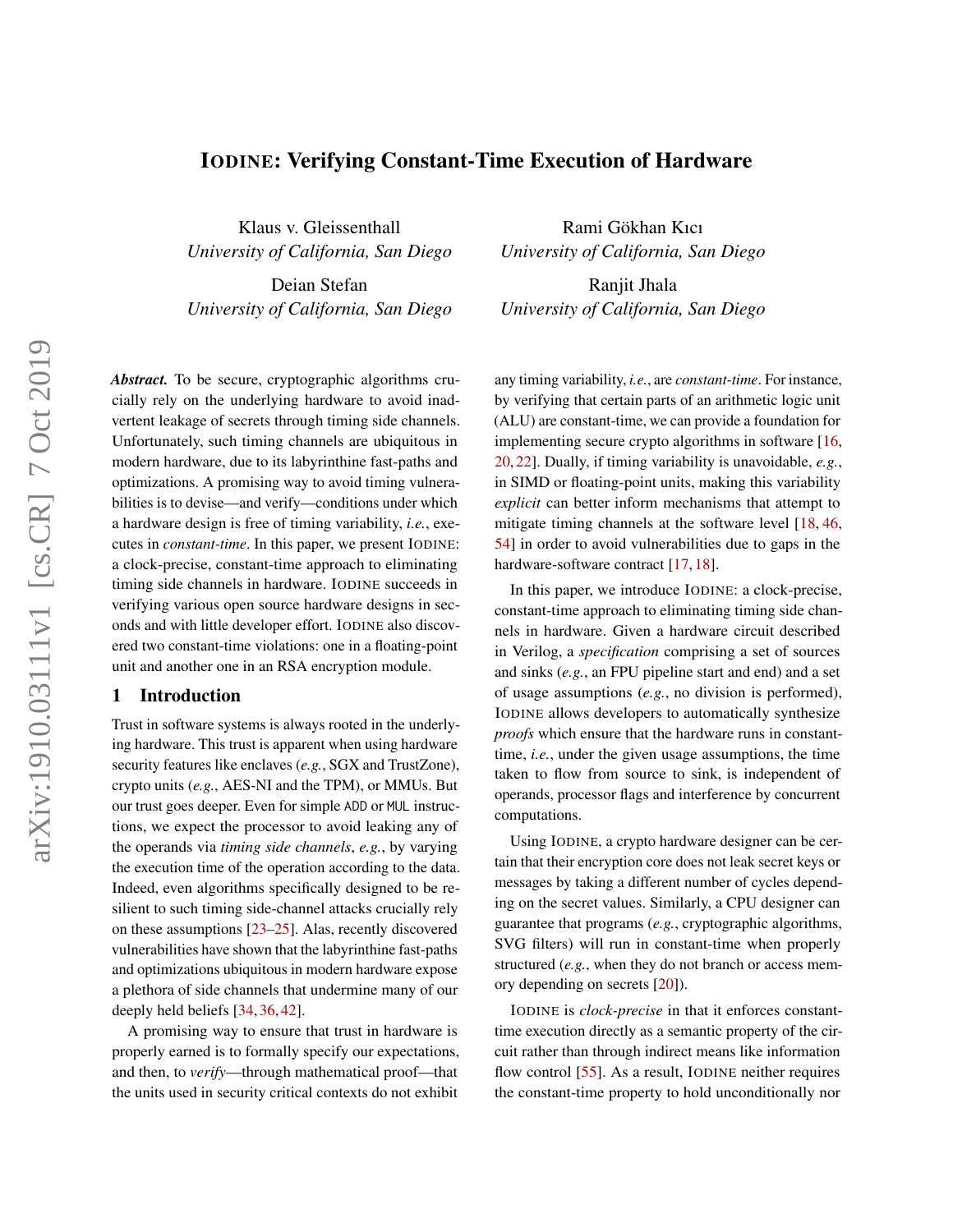demands the circuit be partitioned between different security levels (*e.g.*, as in SecVerilog [\[55\]](#page-16-1)). This makes IODINE particularly suited for verifying existing hardware designs. For example, we envision IODINE to be useful in verifying ARM's recent set of *data independent timing (DIT)* instructions which should execute in constant-time, if the PSTATE.DIT processor state flag is set [\[2,](#page-14-6) [41\]](#page-15-5).

While there have been significant strides in verifying the constant-time execution of software [\[14–](#page-14-7)[16,](#page-14-1) [18,](#page-14-4) [20–](#page-14-2) [22,](#page-14-3)[53\]](#page-16-2), IODINE unfortunately cannot directly reuse these efforts. Constant time methods for software focus on straight-line, sequential—often cryptographic—code.

Hardware designs, however, are inherently *concurrent* and *long-lived*: circuits can be viewed as collections of processes that run forever, performing parallel computations that update registers and memory in every clock cycle. As a result, in hardware, even the definition of constant-time execution becomes problematic: how can we measure the timing of a hardware design that never stops and performs multiple concurrent computations that mutually influence each other?

In IODINE, we address these challenges through the following contributions.

*1. Definition.* First, we define a notion of constant-time execution for concurrent, long-lived computations. In order to reason about the timing of values flowing between sources and sinks, we introduce the notion of *influence set*. The influence set of a value contains all cycles t, such that an input (*i.e.*, a source value) at t was used in its computation. We say that a hardware design is constant time, if all its computation paths (that satisfy usage assumptions) produce the same sequence of influence sets for sinks.

*2. Verification.* To enable its efficient verification, we show how to reduce the problem of checking constanttime execution—as defined through influence sets—to the standard problem of checking assertion validity. For this, we first eschew the complexity of reasoning about several concurrent computations at once, by focusing on a *single* computation starting (*i.e.*, inputs issued) at some cycle t. We say that a value is *live* for cycle t (t-live), if it was influenced by the computation started at t, *i.e.*, t is in the value's influence set. This allows us to reduce the problem of checking equality of influence sets, to checking the equivalence of membership, for their elements. We say that a hardware design is *liveness equivalent*, if, for any two executions (that satisfy usage assumptions), and any t, t-live values are assigned to sinks in the same

way, *i.e.*, whenever a t-live value is assigned to a sink in one execution, a t-live value must also be assigned to a sink in the other.

To check a hardware design for liveness equivalence, we *mark* source data as live in some *arbitrarily chosen* start cycle t, and track the flow of t-live values through the circuit using a simple standard taint tracking monitor [\[44\]](#page-15-6); the problem of checking liveness equivalence then reduces to checking a simple assertion stating that sinks are always tainted in the same way. Reducing constant-time execution to the standard problem of checking assertion validity allows us to rely on off-the-shelf, mature verification technology, which explains IODINE's effectiveness.

*3. Evaluation.* Our final contribution is an implementation and evaluation of IODINE on seven open source VERILOG projects—CPU cores, an ALU, crypto-cores, and floating-point units (FPUs). We find that IODINE succeeds in verifying different kinds of hardware designs in a matter of seconds, with modest developer effort  $(\S 6)$  $(\S 6)$ . Many of our benchmarks are constant-time for intricate reasons  $(\S 6.3)$  $(\S 6.3)$ , *e.g.*, whether or not a circuit is constant-time depends on its execution history, circuits are constant-time despite triggering different control flow paths depending on secrets, and require a carefully chosen set of assumptions to be shown constant-time. In our experience, these characteristics—combined with the circuit size—make determining whether a hardware design is constant-time by code inspection near impossible.

IODINE also revealed two constant-time violations: one in the division unit of an FPU designs, another in the modular exponentiation module of an RSA encryption module. The second violation—a classical timing side channel—can be abused to leak secret keys [\[27,](#page-15-7) [35\]](#page-15-8).

In summary, this paper makes the following contributions.

- $\blacktriangleright$  First, we give a definition for constant-time execution of hardware, based on the notion of *influence sets* (§ [2\)](#page-2-0). We formalize the semantics of VERILOG programs with influence sets  $(\S 3)$  $(\S 3)$ , and use this formalization to define constant-time execution with respect to usage assumptions  $(\S 4)$  $(\S 4)$ .
- $\triangleright$  Our second contribution is a reduction of constant-time execution to the easy-to-verify problem of liveness equivalence. We formalize this property (§ [4\)](#page-8-0), prove its equivalence to our original notion of constant-time execution  $(\S$  [4.3\)](#page-8-1), and show how to verify it using standard methods  $(\S 5)$  $(\S 5)$ .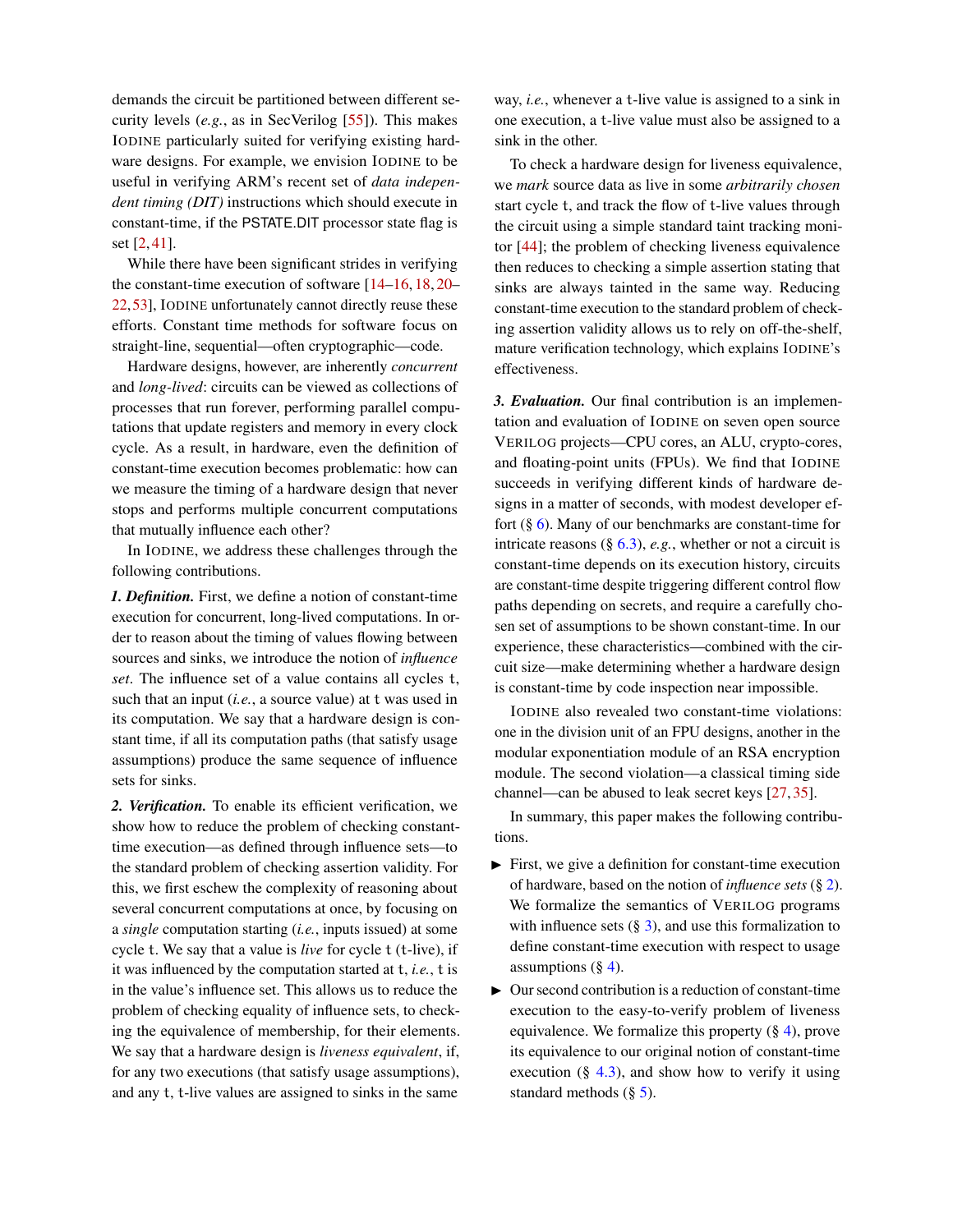```
1 / source (x); source (y); sink (out);
2 / / assume (ct = 1);
3
4 reg flp_res, x, y, ct, out, out_ready, ...;
5 wire iszero , isNaN , ...;
6
7 assign iszero = (x == 0) || (y == 0);8
9 always @( posedge clk) begin
10 ...
11 flp_res \leq ... // (2) compute x * y12 end
13
14 always @( posedge clk) begin
15 if (ct)
16 ...; out \leq flp_res; // (4)
17 else
18 if ( iszero )
19 out <= 0; // (1)
20 else if ( isNaN )
21 . . .
22 else out \leq flp_res; // (3)
23 end
24 end
25 end
```
Figure 1: Floating point multiplier (EX1).

 $\triangleright$  Our final contribution is an implementation and evaluation of IODINE on several challenging open source hardware designs  $(\S 6)$  $(\S 6)$ . Our evaluation shows that IO-DINE can be used to verify constant-time execution of existing hardware designs, rapidly, and with modest user effort.

## <span id="page-2-0"></span>2 Overview

In this section, we give an overview of IODINE and show how our tool can be used to verify that a piece of VER-ILOG code executes in constant-time. As a running example, we consider a simple implementation of a floatingpoint multiplication unit.

*Floating Point Multiplier.* Our running example, like most FPUs, is generally *not* constant-time—common operations (*e.g.*, multiplication by zero) are dramatically faster than rare ones (*e.g.*, multiplication by denormal numbers [\[17,](#page-14-5)[36\]](#page-15-2)). But, like the ARM's recent support for data independent timing instructions, our FPU contains a processor flag that can be set to ensure that all multiplications are constant-time, at the cost of performance. Fig. [1](#page-2-1) gives a simplified fragment of VERILOG code that implements this FPU multiplier. While our benchmarks consist of hundreds of threads with shared variables, pipelining, and contain a myriad of branches and flags which cause dependencies on the execution history (see  $\S$  [6.3\)](#page-11-0), we

have kept our running example as simple as possible: our multiplier takes two floating-point values—input registers x and y—and stores the computation result in output register out. Recall that VERILOG programs operate on two kinds of data-structures: *registers* which are assigned in always-blocks and store values across clock cycles and *wires* which are assigned in assign-blocks and hold values only within a cycle. Control register ct is used to configure the FPU to run in constant-time (or not). For simplicity, we omit most other control logic (*e.g.*, reset or output-ready bits and processing of inputs). Internally, the multiplier consists of several *fast* paths and a single *slow* path. For example, to implement multiplication by zero, one, NAN, and other special values we, inspect the input registers for these values and produce a result in a single cycle (see  $(1)$ ). Multiplication by other numbers is more complex, however, and generally takes more than a single cycle. As shown in Fig. [1,](#page-2-1) this *slow* path consists of multiple intermediate steps, the final result of which is assigned to a temporary register flp\_res (see  $(2)$ ) before out (see  $(3)$ ).<sup>[1](#page-2-2)</sup> Importantly, when the constant-time configuration register ct is set, only this slow path is taken (see  $(4)$ ).

*Outline.* In the rest of this section, we show how IODINE verifies that this hardware design runs in constant-time when the ct flag is set and violates the constant-time property otherwise. We present our definition of constant-time based on of influence sets in § [2.1,](#page-2-3) liveness equivalence in § [2.2,](#page-4-0) and finally show how IODINE formally verifies liveness equivalence by reducing it to a simple safety property that can be handled by standard verification methods § [2.3.](#page-5-0)

### <span id="page-2-3"></span>2.1 Constant-Time For Hardware

We start by defining *constant-time* execution for hardware.

*Assumptions and Attacker Model.* Like SecVerilog [\[55\]](#page-16-1), we scope our work to synchronous circuits with a single, fixed-rate clock. We further assume an *external attacker* that can measure the execution time of a piece of hardware (given as influence sets) using a cycle-precise timer. In particular, an attacker can observe the timing of *all* inputs that influenced a given output. These assumptions afford us many benefits. (Though, as we describe in § [7,](#page-12-0) they are not for free.) For example, assuming a single

<span id="page-2-2"></span> $1$  For simplicity, we omit the intermediate steps and assume that they implement floating-point multiplication in constant-time. In practice, FPUs may also take different amounts of time depending on such values.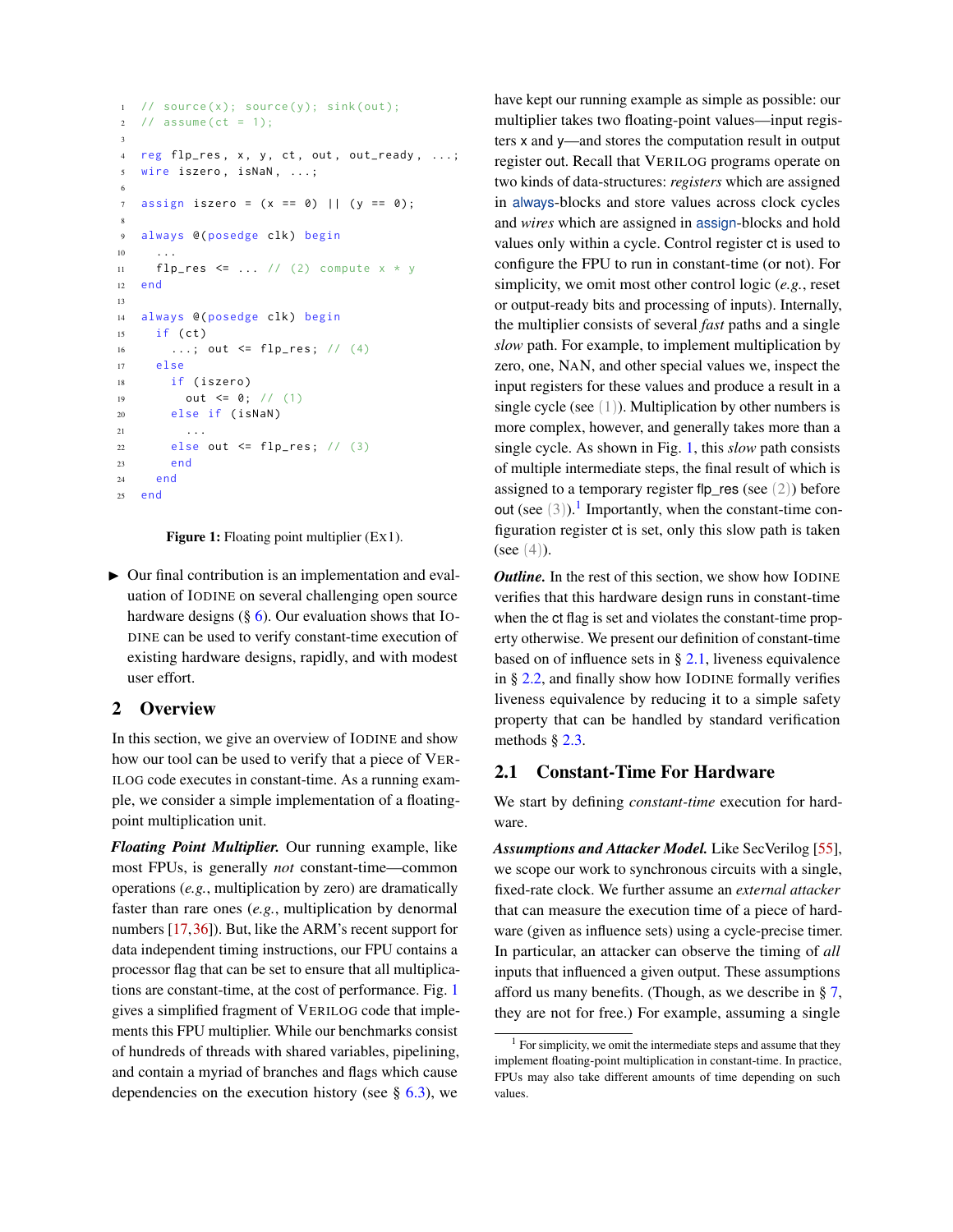<span id="page-3-1"></span>

<span id="page-3-0"></span>Figure 2: Syntax for intermediate language VINTER.



Figure 3: EX1 written in VINTER

fixed-rate clock, allows us to translate VERILOG programs, such as our FPU multiplier to a more concise representation shown in Figure [3.](#page-3-0)

*Intermediate Language.* In this language—called VIN-TER—VERILOG always- and assign-blocks are represented as concurrent *processes*, wrapped inside an infinite repeat-loop. As Fig. [2](#page-3-1) shows, each process sequentially executes a series of VERILOG-like statements. (Each process also has a unique identifier  $id \in PIDs$ , which we sometimes omit, for brevity.) Most of these are standard; we only note that VINTER—like VERILOG—supports three types of assignment statements: blocking  $(v = e)$ , non-blocking ( $v \Leftarrow e$ ) and continuous ( $v := e$ ). Blocking assignments take effect immediately, within the current cycle; non-blocking assignments are deferred until the next cycle. Finally, continuous assignments enforce directed equalities between registers or wires: whenever the right-hand side of an equality is changed, the lefthand side is updated by re-running the assignment. Note that VINTER focuses only on the synthesizable fragment of VERILOG, *i.e.*, does not model delays, etc., which are only relevant for simulation.

VINTER processes are composed in parallel using the  $(\|)$  operator. Unlike concurrent software processes, they are, however, synchronized using a single (implicit) fixedrate clock: each process waits for all other (parallel) processes to finish executing before moving on to the next iteration, *i.e.*, next clock cycle. Moreover, unlike software, these programs are usually data-race free, in order to be synthesizable to hardware.

VINTER processes run forever; they perform computations and update registers (*e.g.*, out in our multiplier) on every clock cycle. For example, pipelined hardware units execute multiple, different computations simultaneously.

*From Software to Hardware.* This execution model, together with the fact that software operates at a higher level of abstraction than hardware, makes it difficult for us to use existing verification tools for constant-time software (*e.g.*, [\[16,](#page-14-1) [20\]](#page-14-2)).

First, constant-time verification for software only considers straight-line, sequential code. This makes it illsuited for the concurrent, long-lived execution model of hardware.

Second, software constant-time models are necessarily conservative. They deliberately abstract over hardware details—*i.e.*, they don't rely on a precise hardware models (*e.g.*, of caches or branch predictors)—and instead use *leakage models* that make control flow and memory access patterns observable to the attacker. This makes constant-time software portable across hardware. But, it also makes the programming model restrictive: the model disallows any branching to protect against hidden microarchitectural state (*e.g.*, the branch predictor).

Since we operate on VERILOG, where all state is explicit and visible, we can instead directly track the influence of secret values on the timing of attacker-observable outputs. This allows us to be more permissive than software constant-time models. For instance, if we can show that the execution of two branches of a hardware design takes the same amount of time, independent of secret inputs, we can safely allow branches on secrets. However, this still leaves the problem of pipelining: hardware ingests inputs and produce outputs at every clock cycle: how then do we know (if and) which secret inputs influenced a particular output?

*Influence Sets.* This motivates our definition for *influence sets*. In order to define a notion of constant-time execution that is suitable for hardware, we first add annotations marking inputs (*i.e.*, x and y in our example) as *sources* and outputs (*i.e.*, out) as *sinks*. For a given cycle, we then associate with each register x its *influence-*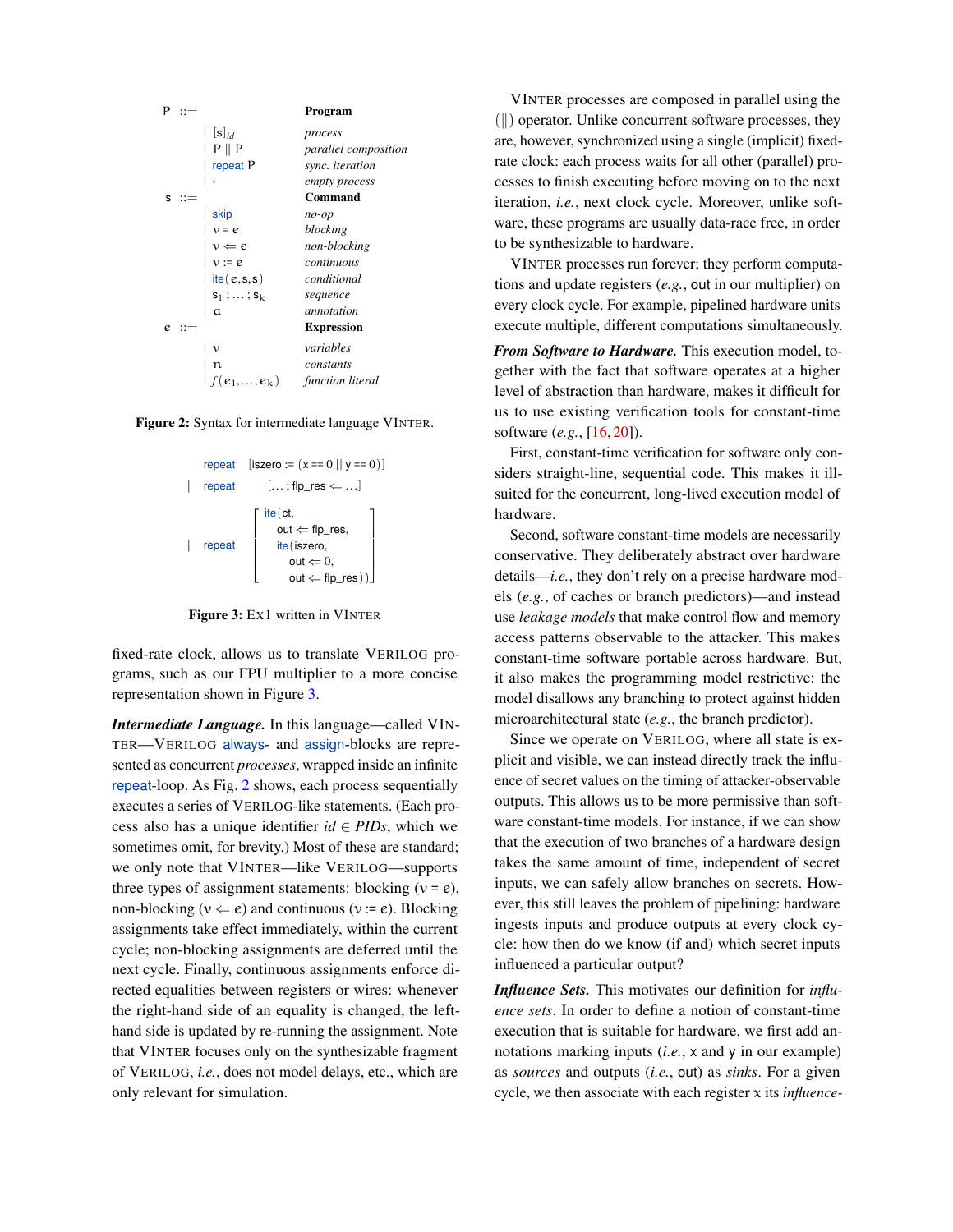<span id="page-4-2"></span>

| Cycle# | x              | v | ct | fr               | out            | $\theta(x)$ | $\theta(y)$   | $\theta$ (ct) | $\theta$ (fr)               | $\theta$ (out) |
|--------|----------------|---|----|------------------|----------------|-------------|---------------|---------------|-----------------------------|----------------|
| 0      | $\overline{0}$ |   | F  | X                | X              | $\{0\}$     | $\{0\}$       | Ø             | Ø                           | Ø              |
|        |                |   | R  | X                | $\overline{0}$ | {1}         | {1}           |               |                             | $\{0\}$        |
|        |                |   |    |                  |                |             |               |               |                             |                |
| $k-1$  |                |   |    | $\boldsymbol{0}$ |                | $k -$       | ${k-1}$       |               | $\{0\}$                     | $\{k\!-\!2\}$  |
| k      |                |   | R  |                  |                | {k}         | $\{{\bf k}\}$ |               | $\left\{ \right. 1\right\}$ | $\{k-1\}$      |

<span id="page-4-1"></span>Figure 4: Execution of Ex1, where  $x = 0$  and  $y = 1$ , and ct is unset. For each variable and cycle, we show its current value and influence set. We assume that it takes k cycles to compute the output along the slow path, and abbreviate flp\_res as fr. X denotes an unknown/irrelevant value. Register out is only influenced by values from the last cycle. Highlighted cells are the difference with Figure [5.](#page-4-1) Values that stayed the same in the next cycle are shaded.

| Cycle #  | x | ν | ct | fr | out         | $\theta(x)$                  | $\theta(v)$                  | $\theta$ (ct) | $\theta$ (fr) | $\theta$ (out) |
|----------|---|---|----|----|-------------|------------------------------|------------------------------|---------------|---------------|----------------|
| $\theta$ |   |   | F  | X  | X           | $\{0\}$                      | $\{0\}$                      | Ø             | Ø             |                |
|          |   |   | F  | X  | $\mathbf X$ | $\left\lceil 1 \right\rceil$ | $\left\lceil 1 \right\rceil$ |               |               | $\{0\}$        |
|          |   |   |    |    |             |                              |                              |               |               |                |
| $k-1$    |   |   |    |    | X           | $k-1$                        | $\{k-1\}$                    |               | {0}           | $\{k-2\}$      |
| k        |   |   | F  |    |             | $\{{\bf k}\}$                | $\{\mathbf k\}$              |               | {1`           | ${0, k-1}$     |

Figure 5: Execution of Ex1, where both  $x = 1$  and  $y = 1$ , and ct is unset. The execution produces the same influence sets as the execution in Fig. [4,](#page-4-2) except for cycle k, where out's influence set contains the additional value 0, thereby violating our definition of constant-time execution.

*set*  $\theta(x)$ . The influence set of a register x contains all cycles t, such that an input at t was used in the computation of  $x$ 's current value. This allows us to define constant-time execution for hardware: we say that a hardware design is constant-time, if any two executions (that satisfy usage assumptions) produce the same sequence of influence sets for their sinks.

*Example.* We now illustrate this definition using our running example EX1 by showing that EX1 violates our definition of constant-time, if the ct flag is unset. For this, consider Fig. [4](#page-4-2) and Fig. [5,](#page-4-1) which show the state of registers and wires as well as their respective influence sets, for two executions. In both executions, we let  $y = 1$ , but vary the value of the x register: in Fig. [4,](#page-4-2) we set x to 0 to trigger the fast path in Fig. [5](#page-4-1) we set it to 1. In both executions, sources x and y are only influenced by the current cycle, constant-time flag ct is set independently of inputs, and temporary register flp\_res is influenced by the inputs that were issued  $k-1$  cycles ago, as it takes  $k-1$  cycles to compute flp\_res along the slow path.

The two executions differ in the influence sets of out. In Fig. [4,](#page-4-2) out is only influenced by the input issued in the last cycle, through a control dependency on iszero. In the execution in Fig.  $5$ , its value at cycle k is however also influenced by the input at 0. This reflects the propagation of the computation result through the slow path. Crucially, it also shows that the multiplier is not constanttime—the sets  $\theta$ (out) differing between two runs reflects the influence of data on the duration of the computation.

## <span id="page-4-0"></span>2.2 Liveness Equivalence

We now show how to reduce verifying whether a given hardware is constant-time to an easy-to-check, yet equivalent problem called liveness equivalence. Intuitively, liveness equivalence reduces the problem of checking equality of influence sets, to checking the equivalence of membership, for arbitrary elements.

*Liveness Equivalence.* Our reduction focuses on a single computation started at some cycle t. We say that register  $x$  is *live* for cycle  $t$  ( $t$ -live), if its current value is influenced by an input issued in cycle t, *i.e.*, if  $t \in \theta(x)$ . Two executions are t-liveness equivalent, if whenever a t-live value is assigned to a sink in one execution, a t-live value must also be assigned in the other. Finally, a hardware design is liveness equivalent, if any two executions that satisfy usage assumptions are t-liveness equivalent, for any t.

*Live Value Propagation.* To track t-liveness for a fixed t, IODINE internally transforms VINTER programs as follows. For each register or wire (*e.g.*, x in our multiplier), we introduce a new shadow variable (e.g.,  $x^{\bullet}$ ) that represents its liveness; a shadow variable  $x^{\bullet}$  is set to L if x is live and  $D$  (dead) otherwise.<sup>[2](#page-4-3)</sup> We then propagate live-

<span id="page-4-3"></span><sup>&</sup>lt;sup>2</sup> For liveness-bits  $x^{\bullet}$  and  $y^{\bullet}$ , we define a join operator  $\vee$ , such that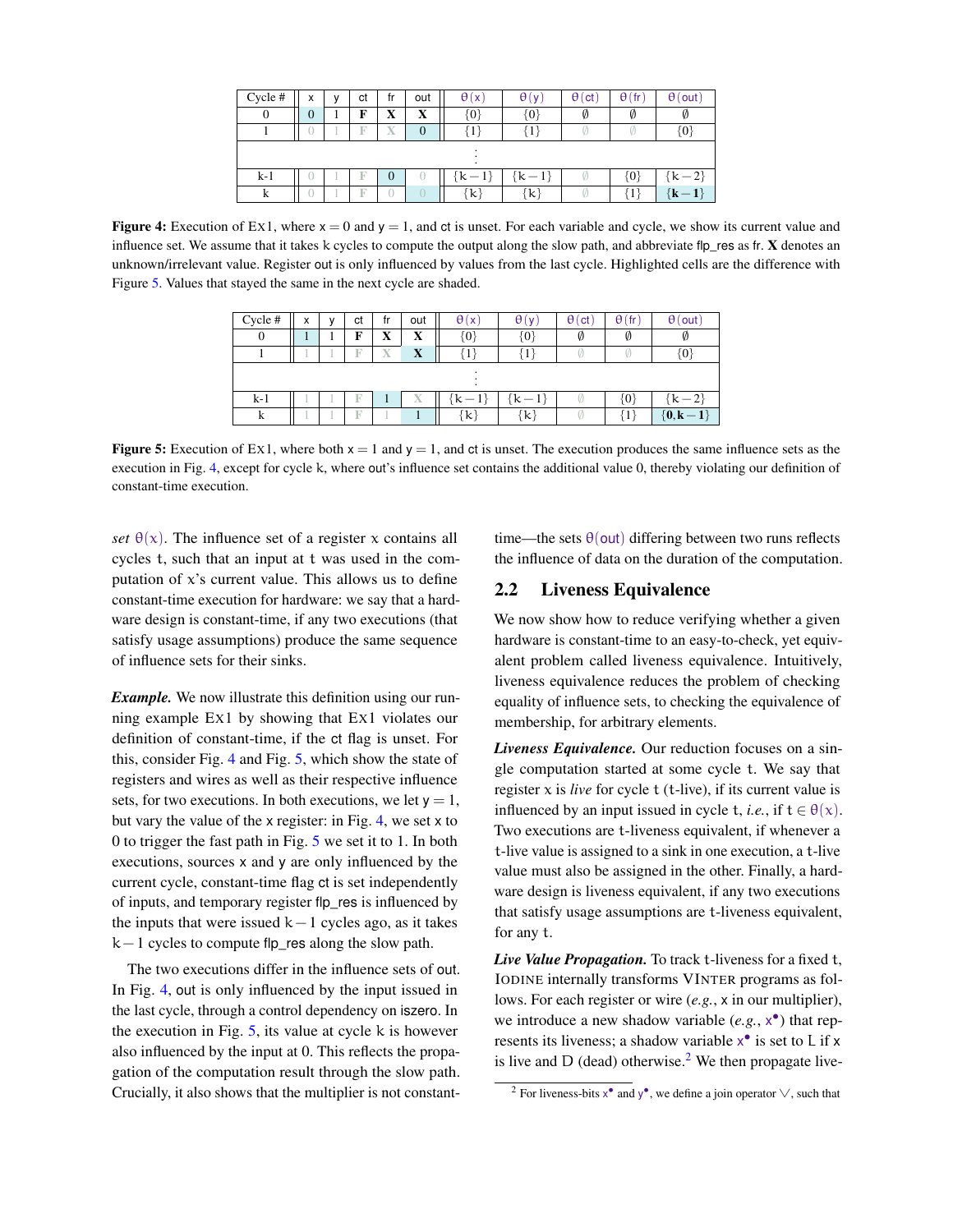<span id="page-5-2"></span>
$$
\begin{array}{c} \text{repeat} \\[1ex] \left[\begin{array}{c} \text{iszero} := (x == 0 \, || \, y == 0) \, ; \end{array}\right] \\[1ex] \left[\begin{array}{c} \text{repeat} \\[1ex] \text{repeat} \end{array}\right] \left[\begin{array}{c} \dots \, ; \text{flp\_res} \leftarrow \dots \, ; \\\\ \dots \, ; \text{flp\_res}^{\bullet} \leftarrow \dots \, // \, (x^{\bullet} \vee y^{\bullet}) \end{array}\right] \right] \\[1ex] \left[\begin{array}{c} \text{ite}(\text{ct}, \\[1ex] \text{out} \leftarrow \text{flp\_res} \, ; \\\\[1ex] \text{out}^{\bullet} \leftarrow (\text{flp\_res}^{\bullet} \vee \text{ct}^{\bullet}), \\\\[1ex] \text{ite}(\text{iszero}, \text{out} \leftarrow 0 \, ; \\\\[1ex] \text{out}^{\bullet} \leftarrow (\text{ct}^{\bullet} \vee \text{iszero}^{\bullet}), \\\\[1ex] \text{out}^{\bullet} \leftarrow \left(\text{flp\_res}^{\bullet} \vee \right) \end{array}\right) \right)\right] \end{array}
$$

Figure 6: Ex1, after we propagate liveness using a standard taint-tracking inline monitor.

<span id="page-5-3"></span>

|          | x |  | ct | fr             | out |   |  | сť | out <sup>e</sup> |
|----------|---|--|----|----------------|-----|---|--|----|------------------|
| $\theta$ | 0 |  | F  | X              | X   |   |  | D  | D                |
|          |   |  | в  | Х              |     | D |  |    |                  |
|          |   |  |    |                |     |   |  |    |                  |
| $k-1$    |   |  | F  | $\overline{0}$ |     |   |  |    |                  |
| k        |   |  | F  |                |     |   |  |    |                  |

Figure 7: Execution of  $Ex1^{\bullet}$ , where  $x = 0$  and  $y = 1$ . We show current value and liveness bit for each register and cycle. Register out is live in cycle one, due to the fast path and dead, otherwise. Highlights are the differences with Figure [8.](#page-5-1) Values that stayed the same in the next cycle are shaded.

ness using a standard taint-tracking inline monitor [\[44\]](#page-15-6) shown in Figure [6.](#page-5-2) Intuitively, our monitor ensures that registers and wires that depend on a live value—directly or indirectly, via control flow—are marked live.

*Example.* By tracking liveness, we can again see that our floating-point multiplier is not constant-time when the ct flag is unset. To this end, we "inject" live values at sources (x and y) at time  $t = 0$  for two runs; as before, we set  $y = 1$ , and vary the value of x: in one execution, we set x to 0 to trigger the fast path, in the other execution, we set it to 1. Fig. [7](#page-5-3) and [8](#page-5-1) show the state of the different registers and wires for these runs. In both runs, out is live at cycle 1—due to a control dependency in Fig. [7,](#page-5-3) due a direct assignment in Fig. [8.](#page-5-1) But, in the latter, out is *also* live at the kth cycle. This reflects the fact that the influence sets of out at cycle k differ in the membership of 0, and therefore witnesses the constant-time violation.

## <span id="page-5-0"></span>2.3 Verifying Liveness Equivalence

Using our reduction to liveness equivalence, we can *verify* that a VERILOG program executes in constant-time using standard methods. For this, we *mark* source data as

<span id="page-5-1"></span>

|       | X | сt | fr | out         |   |   | $ct^{\bullet}$ | $\mathsf{fr}^{\bullet}$ | out <sup>•</sup> |
|-------|---|----|----|-------------|---|---|----------------|-------------------------|------------------|
|       |   | F  | X  | X           |   |   |                |                         | D                |
|       |   | F  | X  | $\mathbf X$ | D | D |                |                         |                  |
|       |   |    |    |             |   |   |                |                         |                  |
|       |   |    |    |             |   |   |                |                         |                  |
| $k-1$ |   |    |    | Х           |   |   |                |                         | D                |
| k     |   | F  |    |             |   |   |                |                         |                  |

**Figure 8:** Execution of  $Ex1^{\bullet}$ , where both  $x = 1$  and  $y = 1$ . The liveness bits are the same as in [7,](#page-5-3) except for cycle k, where out is now live. This reflects the propagation of the output value through the slow path and shows the constant-time violation.

live in some *arbitrarily chosen* start cycle t. We then verify that any *two* executions that satisfy usage assumptions assign t-live values to sinks, in the same way.

*Product Programs.* Like previous work on verifying constant-time software [\[16\]](#page-14-1), IODINE reduced the problem of verifying properties of *two* executions of some program P by proving a property about a *single* execution of a new program Q. This program—the so-called *product program* [\[22\]](#page-14-3) – consists of two disjoint copies of the original program.

*Race-Freedom.* Our product construction exploits the fact thatVERILOG programs are *race-free*, *i.e.*, the order in which always-blocks are scheduled within a cycle does not matter. While races in software often serve a purpose (*e.g.*, a task distribution service may allow races between equivalent worker threads to increase throughput), races in VERILOG are always artifacts of poorly designed code: any synthesized circuit is, by its nature, race-free, *i.e.*, the scheduling of processes *within* a cycle does not affect the computation outcome. Indeed, races in VERILOG represent an under-specification of the intended design.

*Per-Process Product.* We leverage this insight to compose the two copies of a program in *lock-step*. Specifically, we merge each process of the two program copies and execute the "left" (L) and "right" (R) copies together. For example, IODINE transforms the VINTER multiplier code from Figure [6](#page-5-2) into the *per-process product program* shown in Figure [9.](#page-6-1)

Merging two copies of a program as such is sound: since the program is race-free—any ordering of process transitions *within* a cycle yields the same results—we are free to pick an arbitrary schedule.<sup>[3](#page-5-4)</sup> Hence, IODINE takes a simple ordering approach and schedules the left and right copy of same process at the same time.

*Constant-Time Assertion.* Given such a product program, we can now frame the constant-time verification

 $x^{\bullet} \vee y^{\bullet}$  is L, if  $x^{\bullet}$  or  $y^{\bullet}$  is L and D, otherwise.

<span id="page-5-4"></span><sup>&</sup>lt;sup>3</sup>To ensure that hardware designs are indeed race-free, our implementation performs a light-weight static analysis to check for races.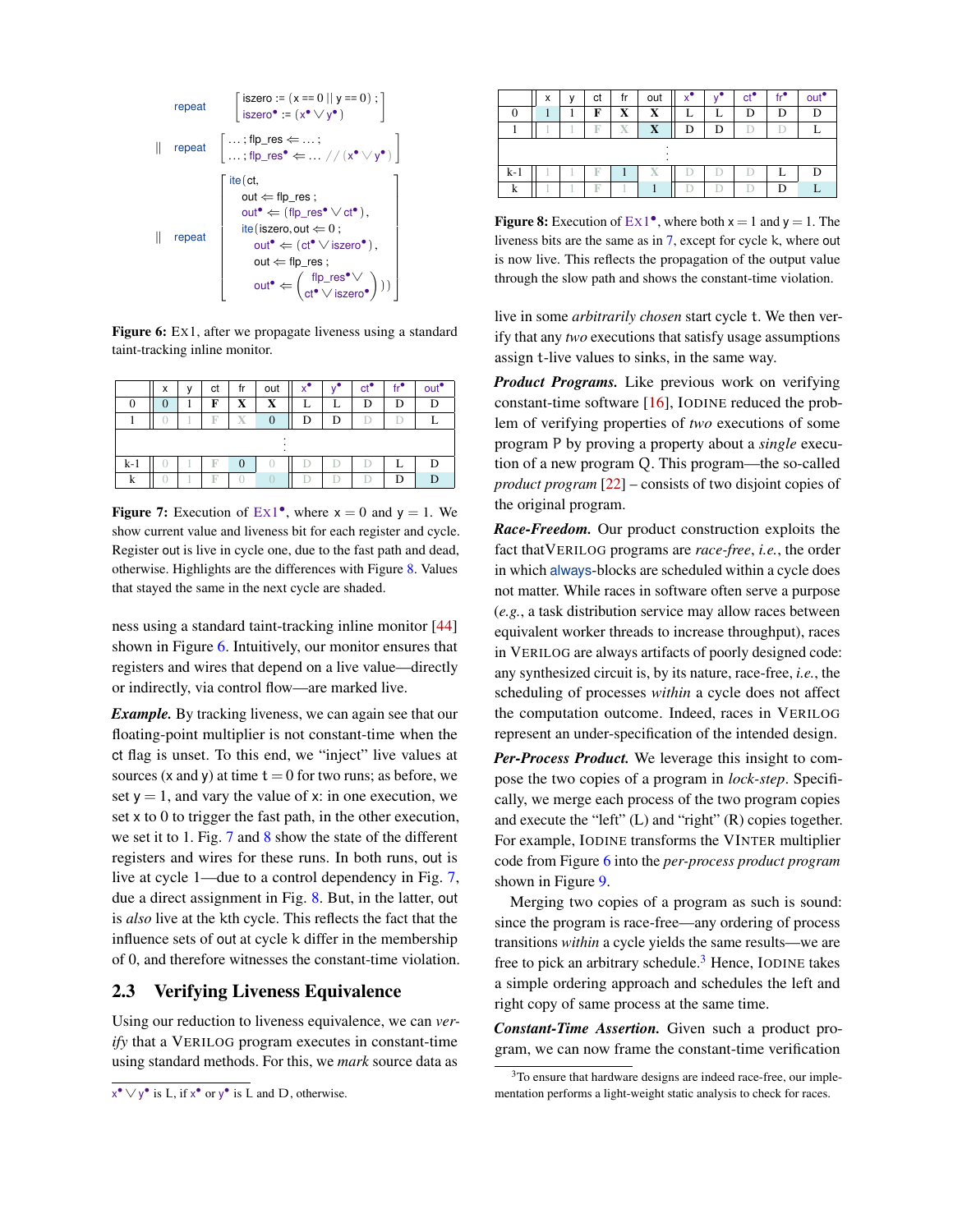<span id="page-6-1"></span>

Figure 9: Per-process product form of Ex1.

challenge as a simple *assertion*: the liveness of the left and right program sink-variables must be the same (regardless of when the computation started). In our example, this assertion is simply out<sup> $\bullet$ </sup><sub>L</sub> = out<sup> $\bullet$ </sup><sub>R</sub>. This assertion can be verified using standard methods. In particular, IODINE synthesize process-modular invariants [\[45\]](#page-15-9) that imply the constant-time assertion  $(\S 5)$  $(\S 5)$ .

The following two sections formalize the material presented in this overview.

### <span id="page-6-0"></span>3 Syntax and Semantics

Since VERILOG's execution model can be subtle [\[12\]](#page-14-8), we formally define syntax and semantics of the VERILOG fragment considered in this paper.

### 3.1 Preliminaries

For a function f, we write *dom* f to denote f's domain and *ran* f for its co-domain. For a set  $S \subseteq$  *dom* f, we let f[S  $\leftarrow$ b] denote the function that behaves the same as f except S, where it returns b, *i.e.*,  $f[S \leftarrow b](x)$  evaluates to b if  $x \in S$  and  $f(x)$ , otherwise. We use  $f[a \leftarrow b]$  as a short hand for  $f[\{a\} \leftarrow b]$ . Sometimes, we want to update a function by setting the function values of some subset S of its domain to a non-deterministically chosen value. For  $S \subseteq$  *dom* f, we write f[ $S \leftarrow \ast$ ](x) to denote the function that evaluates to some y with  $y \in ran f$ , if  $x \in S$  and  $f(x)$ otherwise.

## 3.2 Syntax

We restrict ourselves to the *synthesizable* fragment of VERILOG, *i.e.*, we do not include commands like initial blocks that only affect simulation and implement a *normalization step* [\[32\]](#page-15-10) in which the program is "flattened" by removing module instantiation through in-lining. We provide VERILOG syntax and a translation to VINTER in Appendix [A.2,](#page-16-3) but define semantics in VINTER (Fig. [2\)](#page-3-1).

*Annotations.* We define annotations in Figure [10.](#page-6-2) Let *Regs* denote the set of registers and *Wires* the set of wires and let VARS denote their disjoint union, *i.e.*,

<span id="page-6-2"></span>

| $a ::=$ |                                    | In/Out | Assump.                                     |
|---------|------------------------------------|--------|---------------------------------------------|
|         | $\vert$ source $(v)$ <i>source</i> |        | init $(\varphi)$ <i>initially</i> $\varphi$ |
|         | $\sin(k(\nu) - sink)$              |        | $ \Box(\varphi)$ always $\varphi$           |

Figure 10: Annotation syntax.

<span id="page-6-4"></span>

| Config | <b>Meaning</b>         | Trace            | <b>Meaning</b> |
|--------|------------------------|------------------|----------------|
| σ      | store                  | Σ                | configuration  |
| τ      | liveness map           | l                | label          |
| θ      | influence map          | b                | liveness hit   |
| μ      | assign. buffer         | $\pi$            | trace          |
| ev     | event set              | store $(\pi, i)$ | $\sigma_i$     |
| Ρ      | current program        | $live(\pi,i)$    | $\tau_{\rm i}$ |
| I      | <i>initial</i> program | $inf(\pi, i)$    | $\theta_i$     |
| Ċ      | clock cycle            | $clk(\pi, i)$    | $c_i$          |
|        |                        | $reset(\pi, i)$  | $b_i$          |

Figure 11: Configuration and trace syntax.

VARS  $\triangleq$  *Regs*  $\uplus$  *Wires*. For a register  $v \in$  *Regs*, annotations source(v) and  $sink(v)$  designate v as source or sink, respectively.<sup>[4](#page-6-3)</sup> We let IO  $\triangleq$  (*Src*, *Sink*) denote the set of input/output assumptions, where *Src* denotes the set of all sources and *Sink* denote the set of all sinks. Let  $\varphi$ be a first-order formula over some background theory that refers to two disjoint sets of variables  $Vars_L$  and VARS<sub>R</sub>. Then, annotations init( $\varphi$ ) and  $\Box(\varphi)$  indicate that formula  $\varphi$  holds initially or throughout the execution. The assumptions are collected in  $A \triangleq$  (INIT, ALL), such that INIT contains all formulas under init and ALL all formulas under  $\Box$ .

#### 3.3 Semantics

*Values.* The set of values VALS  $\triangleq \mathbb{Z} \oplus \{X\}$  consists of the disjoint union of the integers and special value  $X$  which represents an irrelevant value. A function application that contains  $X$  as an argument evaluates to  $X$ .

*Configurations.* The program state is represented by a *configuration*  $\Sigma \in$  *Configs*. Figure [11](#page-6-4) shows the components of a configuration. A store  $\sigma \in$ STORES  $\triangleq$  (VARS  $\mapsto$  VALS) is a map from registers and wires to values. A *liveness map*  $\tau \in$  LIVEMAP  $\triangleq$  $(VARS \rightarrow \{L, D\})$  is a map from registers and wires to liveness bits. A *influence map*  $\theta \in \text{INFMAPS} \triangleq$  $(VARS \rightarrow \mathcal{P}(\mathbb{Z}))$  is a map from registers and wires to influence sets. *Assignment buffers* serve to model non-blocking assignments. Let *PIDs* denote a set of process identifiers. An assignment buffer  $\mu \in PIDs \mapsto$  $(VARS \times VALS \times \{L, D\} \times \mathcal{P}(\mathbb{Z}))^*$  is a map from pro-

<span id="page-6-3"></span><sup>4</sup>To use wires as source/sink, one has to define an auxiliary register.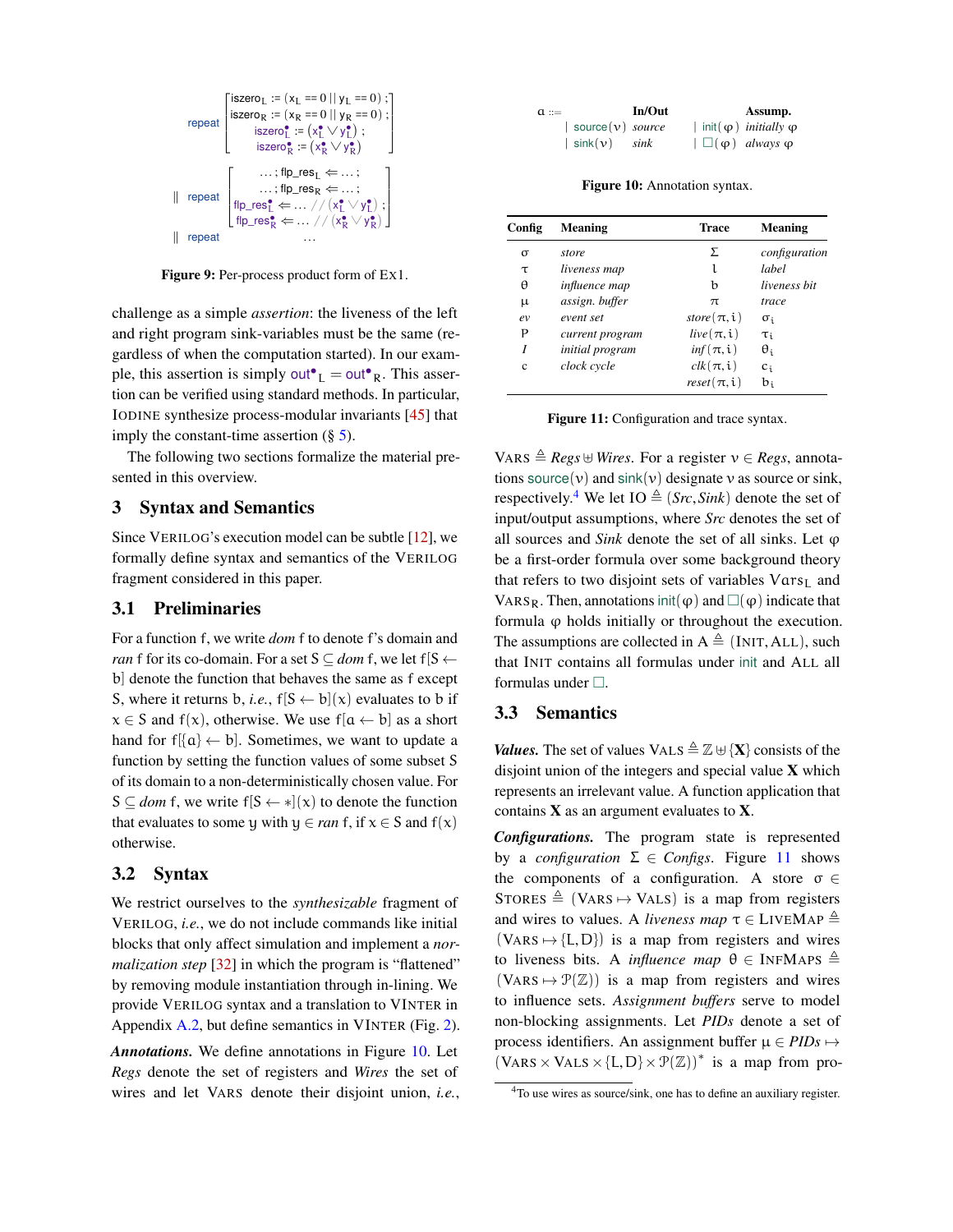<span id="page-7-0"></span>

| [VAR]                                                                 | [CONST]                                                     |
|-----------------------------------------------------------------------|-------------------------------------------------------------|
| $v, \sigma, \tau, \theta \rightarrow \sigma(v), \tau(v), \theta(v)$   | $n, \sigma, \tau, \theta \rightarrow n, D, \emptyset$       |
| [FUN]                                                                 |                                                             |
| $e_1, \sigma, \tau, \theta \rightarrow v_1, t_1, i_1$<br>$\cdots$     | $e_k, \sigma, \tau, \theta \rightarrow v_k, t_k, i_k$       |
| $\mathbf{t} = (\mathbf{t}_1 \vee \cdots \vee \mathbf{t}_k)$           | $\mathbf{i} = (\mathbf{i}_1 \cup \cdots \cup \mathbf{i}_k)$ |
| $f(e_1,,e_k), \sigma, \tau, \theta \longrightarrow f(v_1,,v_k), t, i$ |                                                             |

#### Figure 12: Expression evaluation.

cess identifier to a sequence of variable/value/livenessbit/influence set tuples. An *event set*  $ev \in \mathcal{P}(VARS)$  is a set of variables, where we use  $v \in ev$  to indicate that variable v has been changed in the current cycle. Finally, *I* ∈ *Progs* contains the initial program. Intuitively, the initial program is used to activate all processes when a new clock cycle begins.

*Evaluating Expressions.* We define an evaluation relation  $-\rightarrow \in$  (EXPR × STORES × LIVEMAP ×  $INFMAPS$ )  $\mapsto$  (VALS  $\times$  {L, D}  $\times$   $\mathcal{P}(\mathbb{Z})$ } that computes value, liveness-bit, and influence map for an expression. We define the relation through the inference rules shown in Fig. [12.](#page-7-0) An evaluation step (below the line) can be taken, if the preconditions (above the line) are met. Rule [VAR] evaluates a variable to its current value under the store, its current liveness-bit and influence set. A numerical constant evaluates to itself, is dead and not influenced by any cycle. To evaluate a function literal, we evaluate its arguments and apply the function on the resulting values. A function value is live if any of its arguments are, and its influence set is the union of its influences.

*Transition Relations.* We define our semantics in terms of four separate transition relations of type  $(Configs \times Labels \times Configs)$ . We now discuss the individual relations and then describe how to combine them into an overall transition relation  $\rightsquigarrow$ .

*Per-process transition*  $\leadsto_{P}$ . The per-process transition relation  $\leadsto_{\mathsf{P}}$  describes how to step along individual processes. It is defined in Fig. [13.](#page-9-2) Rules [SEQ-STEP] and [PAR-STEP] are standard and describe sequential and parallel composition. Rule [B-ASN] reduces a blocking update  $x = e$  to skip, by first evaluating e to yield a value v, liveness bit t and influence set i, updating store  $\sigma$ , liveness map  $\tau$  and influence map  $\theta$ , and finally adding  $x$  to the set of modified variables. Rule [NB-ASN] defers a non-blocking assignment. In order to reduce an assignment  $(x \Leftarrow e)_{id}$  for process *id* to skip, the rule evaluates expression e to value v, liveness bit t and influence

set i, and defers the assignment by appending the tuple  $(x, y, t, i)$  to the back of *id*'s buffer. We omit rules for conditionals and structural equivalence. Structural equivalence allows transitions between trivially equivalent programs such as  $P \parallel Q$  and  $Q \parallel P$ .

*Non-blocking Transition*  $\rightsquigarrow_N$ . Transition relation  $\rightsquigarrow_N$ applies deferred non-blocking assignments. It is defined by a single rule [NB-APP] shown in Fig. [13.](#page-9-2) The rule first picks a tuple  $(x, y, t, i)$  from the front of the buffer of some process *id*, and, like [B-ASN], updates store σ, liveness map  $\tau$  and influence map θ, and finally adds x to the set of updated variables.

*Continuous Transition*  $\rightsquigarrow_C$ . Relation  $\rightsquigarrow_C$  specifies how to execute continuous assignments. It is described by rule [C-ASN] in Fig. [13,](#page-9-2) which reduces a continuous assignment  $x = e$  to skip under the condition that some variable y occurring in e has changed, *i.e.*,  $y \in ev$ . To apply the assignment, it evaluates e to value, liveness bit and influence set, and updates store and liveness map and influence map. Importantly, variable y is not removed from the set of events, *i.e.*, a single assignment can enable several continuous assignments.

*Global Transition*  $\rightsquigarrow_G$ . Finally, global transition relation  $\sim_G$  is defined by rules [NEWCYCLE] and [NEWCYCLE-ISSUE] shown in Fig. [13.](#page-9-2) [NEWCYCLE] starts a new clock cycle by discarding the current program and event set, emptying the assignment buffer, resetting the wires to some non-deterministically chosen state (as wires only hold their value *within* a cycle), and rescheduling and activating a new set of processes, extracted from initial program *I*. For a program P, let  $REPEAT(P) \in \mathcal{P}(Progs)$  denote the set of processes that occur under repeat. For a set of programs S, we let  $\Box$  S denote their parallel composition. [NEWCYCLE] uses these constructs to reschedule all processes that appear under repeat in *I*. Both sources and wires are set to D. The influence map is updated by mapping all wires to the empty set, and each source to the set containing only the current cycle.

[NEWCYCLE-ISSUE] performs the same step, but additionally updates the liveness map by issuing new live bits for the source variables. Both rules increment the cycle counter c. The rules issue a *label*  $l \in \text{Labels} \triangleq$  $((STORES \times LIVEMAP \times INFMAP \times \mathbb{N} \times \{L,D\}) \cup \epsilon)$ which is written above the arrow (all previous rules issue the empty label  $\epsilon$ ). The label contains the current store, liveness map, influence map, clock cycle, and a bit indicating whether new live-bits have been issued. Labels are used to construct the *trace* of an execution, as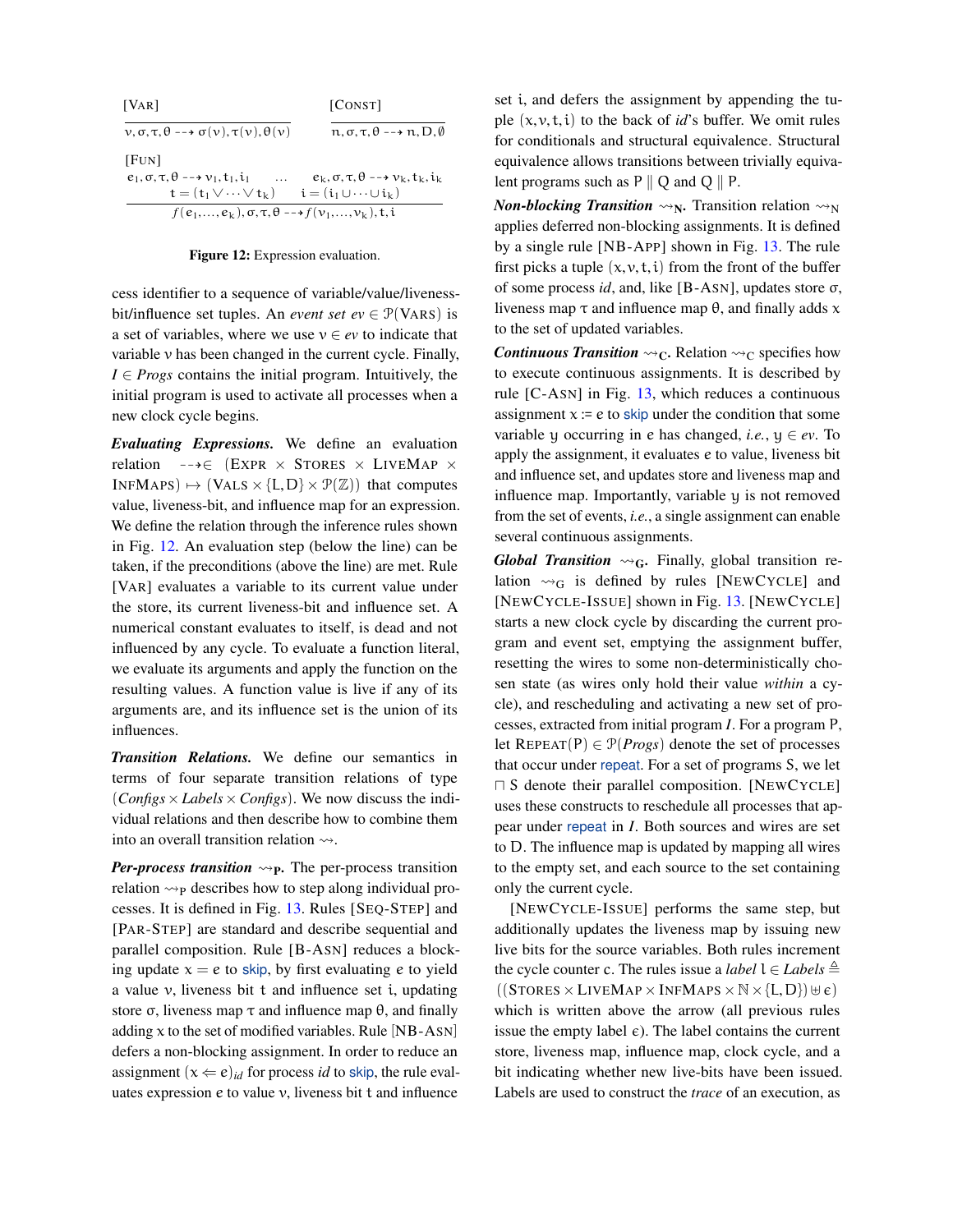we will discuss later.

*Overall Transition*  $\rightsquigarrow$ . We define the overall transition relation  $\Leftrightarrow \in \text{Configs} \times \text{Labels} \times \text{Configs}$  by fixing an order in which to apply the relations. Whenever a *continuous assignment* step (relation  $\rightsquigarrow_C$ ) can be applied, that step is taken. Whenever no continuous assignment step can be applied, however, a *per-process* step (relation <sup>P</sup>) can be applied, a <sup>P</sup> step is taken. If no continuous assignment and process local steps can be applied, however, an *non-blocking assignment* step (relation  $\rightsquigarrow_N$ ) is applicable, a  $\rightsquigarrow_N$  step is taken. Finally, if neither continuous assignment, per-process, or non-blocking steps can be applied, the program moves to a new clock cycle by applying a *global step* (relation  $\rightsquigarrow_G$ ). Our overall transition relation closely follows the Verilog simulation reference model from Section 11.4 of the standard [\[12\]](#page-14-8).

*Executions and Traces.* An *execution* is a finite sequence of configurations and transition labels  $r \triangleq$  $\Sigma_0 l_0 \Sigma_1 ... \Sigma_{m-1} l_{m-1} \Sigma_m$  such that  $\Sigma_i \stackrel{l_i}{\leadsto} \Sigma_{i+1}$  for  $i \in$ {1,...,m−1}. We call Σ<sup>0</sup> *initial state* and require that all taint bits are set to D, the influence map maps each variable to the empty set, the assignment buffer is empty, the current program is the empty program  $\lambda$ , and the clock is set to 0. The *trace* of an execution is the sequence of its (non-empty) labels. For a trace  $\pi \triangleq$  $(\sigma_0, \tau_0, \theta_0, c_0, b_0) \dots (\sigma_{n-1}, \tau_{n-1}, \theta_{n-1}c_{n-1}, b_{n-1}) \in$ *Labels*<sup>\*</sup> and for  $i \in \{0, ..., n-1\}$  we let  $\text{store}(\pi, i) \triangleq$  $\sigma_i$ ,  $\textit{live}(\pi, i) \triangleq \tau_i$ ,  $\textit{inf}(\pi, i) \triangleq \theta_i$ ,  $\textit{clk}(\pi, i) \triangleq c_i$  and  $reset(\pi, i) = b_i$ , and say the trace has length n. For a program P we use TRACES(P) ∈  $\mathcal{P}(Labels^*)$  to denote the set of its traces, *i.e.*, all traces with initial program P.

### <span id="page-8-0"></span>4 Constant-Time Execution

We now first define constant-time execution with respect to a set of assumptions. We then define liveness equivalence and show that the two notions are equivalent.

### 4.1 Constant-Time Execution

*Assumptions.* For a formula  $\varphi$  that ranges over two disjoint sets of variables VARS<sub>L</sub> and VARS<sub>R</sub> and stores σ<sub>L</sub> and σ<sub>R</sub> such that *dom*  $σ<sub>L</sub> = VARS<sub>L</sub>$  and *dom*  $σ<sub>R</sub> =$ VARS<sub>R</sub>, we write  $\sigma_L, \sigma_R \models \varphi$  to denote that formula  $\varphi$ holds when evaluated on  $\sigma_L$  and  $\sigma_R$ . For some program P and a set of assumptions  $A \triangleq$  (INIT, ALL), we say that two traces  $\pi_L, \pi_R \in \text{Traces}(P)$  of length n *satisfy* A if *i*) for each formula  $\varphi_I \in \text{INIT}, \varphi_I$  holds initially, and *ii*) for each formula  $\varphi_A \in$  ALL,  $\varphi_A$ hold throughout, *i.e.*,  $\mathit{store}(\pi_L, 0), \mathit{store}(\pi_R, 0) \models \varphi_I$  and

 $\textit{store}(\pi_I, i), \textit{store}(\pi_R, i) \models \varphi_A, \text{ for } 0 \leq i \leq n-1.$  Intuitively, pairs of traces that satisfy the assumptions are "low" or "input" equivalent.

*Constant Time Execution.* For a program P, assumptions A and traces  $\pi_L, \pi_R \in \text{TrACES}(P)$  of length n that satisfy A,  $\pi_I$  and  $\pi_R$  are *constant time* with respect to A, if they produce the same influence sets for all sinks, *i.e.*,  $inf(\pi_L, i)(v) = inf(\pi_R, i)(v)$ , for  $0 \le i \le n - 1$  and all  $v \in Sink$ , and where two sets are equal if they contain the same elements. A program is constant time with respect to A, if all pairs of its traces that satisfy A are constant time.

### 4.2 Liveness Equivalence

t-*Trace*. For a trace  $π$ , we say that  $π$  is a t-trace, if  $reset(\pi, t) = L$  and  $reset(\pi, i) = D$ , for  $i \neq t$ .

*Liveness Equivalence.* For a program P, let  $\pi_l$ ,  $\pi_R \in$ TRACES(P), such that both  $\pi_L$  and  $\pi_R$  are of length n. We say that  $\pi_L$  and  $\pi_R$  are *t-liveness equivalent*, if both are t-traces, and  $live(\pi_L, i)(v) = live(\pi_R, i)(v)$ , for  $0 \le$ i 6 n−1 and all v ∈ *Sink*. A program is t-liveness equivalent, with respect to a set of assumptions A, if all pairs of t-traces that satisfy A are t−liveness equivalent. Finally, a program is liveness equivalent with respect to A, if it is t-liveness equivalent with respect to A, for all t.

### 4.3 Equivalence

<span id="page-8-2"></span>We can now state our equivalence theorem.

Theorem 1. *For all programs* P *and assumptions* A*,* P *executes in constant-time with respect to* A *if and only if it is liveness equivalent with respect to* A*.*

We first give a lemma which states that, if a register is t-live, then t is in its influence set.

<span id="page-8-1"></span>**Lemma 1.** *For any t-trace*  $\pi$  *of length*  $\pi$ *, index*  $0 \le i \le$  $n-1$ *, and variable v, if v is*  $t-$ *live, i.e., live* $(\pi, i)(v) = L$ *, then* **t** *is in*  $v$ *'s influence map,* i.e.,  $t \in \inf(\pi, i)(v)$ *.* 

We can now state our proof for Theorem [1.](#page-8-2)

*Proof Theorem [1.](#page-8-2)* The interesting direction is "right-toleft", *i.e.*, we want to show that a liveness equivalent program is also constant-time. We prove the contrapositive, *i.e.*, if a program violates constant-time, it must also violate liveness equivalence. For a proof by contradiction, we assume that P violates constant time execution, but satisfies liveness equivalence. If P violates constant-time execution, then there must be a sink  $v^*$ , two trace  $\pi_L^*, \pi_R^* \in \text{TrACES}(P)$  that satisfy A, and some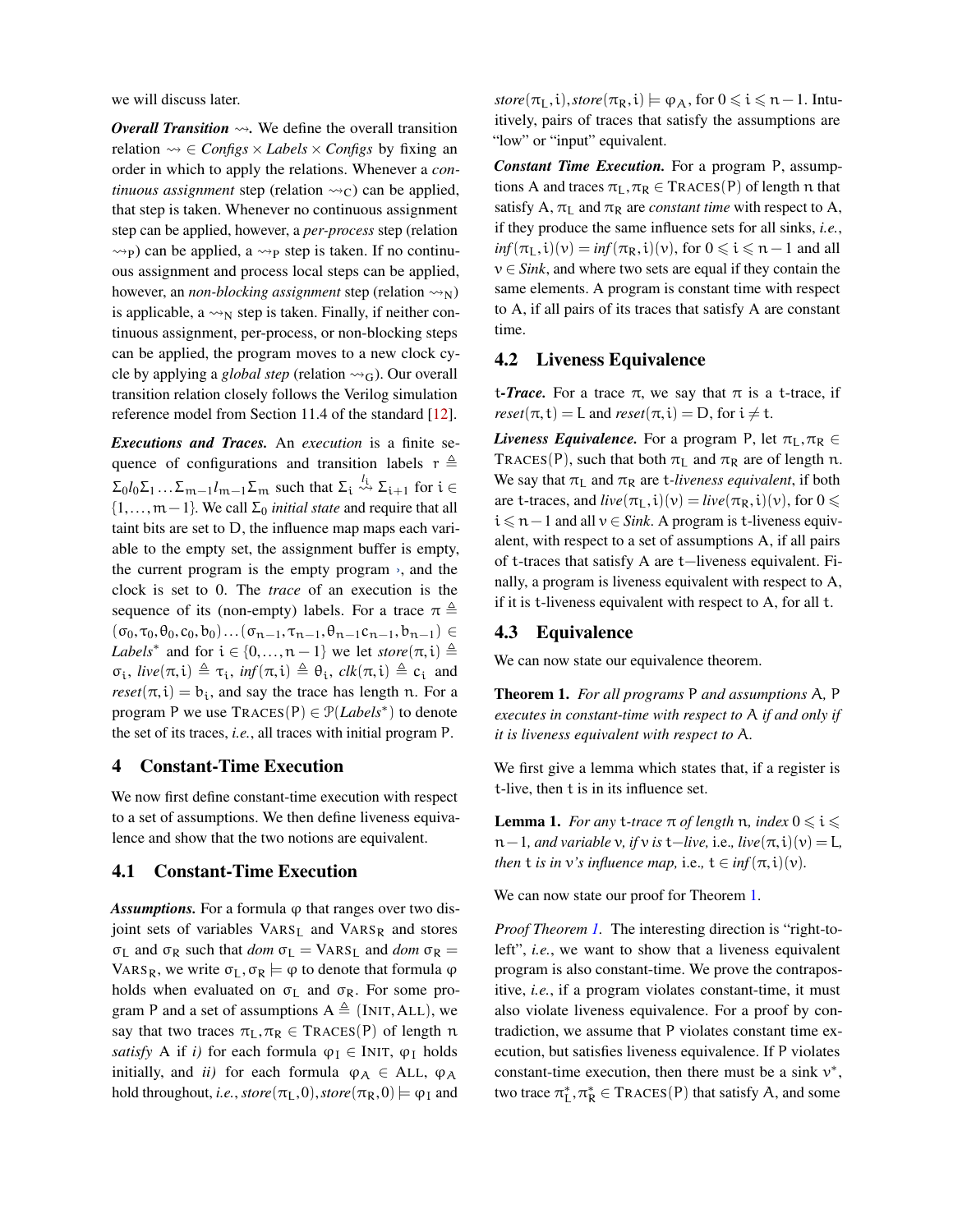<span id="page-9-2"></span>

| $[SeQ-STEP]$<br>$[PAR-STEP]$                                                                                                                                                                                                                                                                                                                                                                                                                                                                                                                                                                                                                        |
|-----------------------------------------------------------------------------------------------------------------------------------------------------------------------------------------------------------------------------------------------------------------------------------------------------------------------------------------------------------------------------------------------------------------------------------------------------------------------------------------------------------------------------------------------------------------------------------------------------------------------------------------------------|
| $\langle \sigma, \mu, \theta, ev, \tau, s_1, I, c \rangle \rightsquigarrow_{\mathcal{P}} \langle \sigma', \mu', \theta', ev', \tau', s_1', I, c \rangle$<br>$\langle \sigma, \mu, \theta, ev, \tau, P, I, c \rangle \rightsquigarrow_{P} \langle \sigma', \mu', \theta', ev', \tau', P', I, c \rangle$<br>$\langle \sigma, \mu, \theta, ev, \tau, [s_1; s_2], I, c \rangle \rightsquigarrow_P \langle \sigma', \mu', \theta', ev', \tau', [s_1'; s_2], I, c \rangle$<br>$\langle \sigma, \mu, \theta, ev, \tau, P \parallel Q, I, c \rangle \rightsquigarrow_P \langle \sigma', \mu', \theta', ev', \tau', P' \parallel \overline{Q, I, c} \rangle$ |
|                                                                                                                                                                                                                                                                                                                                                                                                                                                                                                                                                                                                                                                     |
| $[B-AsN]$                                                                                                                                                                                                                                                                                                                                                                                                                                                                                                                                                                                                                                           |
| $e, \sigma, \tau, \theta \dashrightarrow v, t, i \quad \sigma' = \sigma[x \leftarrow v] \quad \tau' = \tau[x \leftarrow t] \quad \theta' = \theta[x \leftarrow i]$<br>$\langle \sigma, \mu, \theta, ev, \tau, x = e, I, c \rangle \rightsquigarrow_{P} \langle \sigma', \mu, \theta', ev \cup \{x\}, \tau', skip, I, c \rangle$                                                                                                                                                                                                                                                                                                                     |
|                                                                                                                                                                                                                                                                                                                                                                                                                                                                                                                                                                                                                                                     |
| $[NB-ASN]$                                                                                                                                                                                                                                                                                                                                                                                                                                                                                                                                                                                                                                          |
| $e, \sigma, \tau, \theta \rightarrow \nu, t, i \quad \mu' = \mu [id \leftarrow (x, \nu, t, i) \cdot q]$                                                                                                                                                                                                                                                                                                                                                                                                                                                                                                                                             |
| $\langle \sigma, \mu   id \leftarrow q  , \theta, ev, \tau, (\chi \leftarrow e)_{id}, I, c \rangle \rightsquigarrow_{\mathcal{P}} \langle \sigma, \mu', \theta, ev, \tau, \text{skip}, I, c \rangle$                                                                                                                                                                                                                                                                                                                                                                                                                                                |
| $[NB-APP]$<br>$\sigma' = \sigma[x \leftarrow v]$ $\mu' = \mu(id \leftarrow q]$ $\theta' = \theta[x \leftarrow i]$ $\tau' = \tau[x \leftarrow t]$ $ev' = ev \cup \{x\}$                                                                                                                                                                                                                                                                                                                                                                                                                                                                              |
| $\langle \sigma, \mu   id \leftarrow q \cdot (x, v, t, i)  , \theta, ev, \tau, P, I, c \rangle \rightarrow_N \langle \sigma', \mu', \theta', ev', \tau', P, I, c \rangle$                                                                                                                                                                                                                                                                                                                                                                                                                                                                           |
| $[C-AsN]$                                                                                                                                                                                                                                                                                                                                                                                                                                                                                                                                                                                                                                           |
| $e, \sigma, \tau, i \rightarrow \nu, t, i \qquad y \in \text{VARS}(e) \qquad \sigma' = \sigma[x \leftarrow v] \qquad \tau' = \tau[x \leftarrow t] \qquad \theta' = \theta[x \leftarrow i]$                                                                                                                                                                                                                                                                                                                                                                                                                                                          |
| $\langle \sigma, \mu, \theta, ev \cup \{q\}, \tau, x := e, I, c \rangle \rightsquigarrow_C \langle \sigma', \mu, \theta', ev \cup \{x, y\}, \tau', skip, I, c \rangle$                                                                                                                                                                                                                                                                                                                                                                                                                                                                              |
| [NEWCYCLE]                                                                                                                                                                                                                                                                                                                                                                                                                                                                                                                                                                                                                                          |
| $\sigma' \triangleq \sigma[Wires \leftarrow *) \qquad \tau' \triangleq \tau[Src \leftarrow D][Wires \leftarrow D] \qquad \theta' \triangleq \theta[Wires \leftarrow \emptyset][Src \leftarrow \{c+1\}] \qquad \mu' \triangleq \mu[PIDS \leftarrow \epsilon]$                                                                                                                                                                                                                                                                                                                                                                                        |
| $\langle \sigma, \mu, \theta, ev, \tau, P, I, c \rangle \stackrel{(\sigma, \tau, \theta, c, D)}{\leadsto} \langle \sigma', \mu', \theta', \emptyset, \tau, \Box$ REPEAT $(I), I, c + 1 \rangle$                                                                                                                                                                                                                                                                                                                                                                                                                                                     |
| [NEWCYCLE-ISSUE]                                                                                                                                                                                                                                                                                                                                                                                                                                                                                                                                                                                                                                    |
| $\sigma' \triangleq \sigma[Wires \leftarrow *) \qquad \tau' \triangleq \tau[Sc \leftarrow L] [(VARS - Sc) \leftarrow D] \qquad \theta' \triangleq \theta[Wires \leftarrow \emptyset][Sc \leftarrow \{c+1\}] \qquad \mu' \triangleq \mu[PDs \leftarrow \epsilon]$                                                                                                                                                                                                                                                                                                                                                                                    |
| $\langle \sigma, \mu, \theta, ev, \tau, P, I, c \rangle \stackrel{(\sigma, \tau, \theta, c, L)}{\leadsto} \langle \sigma', \mu', \theta', \emptyset, \tau', \Box$ REPEAT $(I), I, c + 1 \rangle$                                                                                                                                                                                                                                                                                                                                                                                                                                                    |

**Figure 13:** Per-thread transition relation  $\leadsto_{\mathbf{P}}$ , non-blocking transition relation  $\leadsto_N$ , continuous transition relation  $\leadsto_C$ , and global restart relation  $\rightsquigarrow_G$ .

index  $i^*$  such that  $inf(\pi^*_{L}, i^*)(\nu^*) \neq inf(\pi^*_{R}, i^*)(\nu^*),$  and therefore without loss of generality, there is a cycle  $t^*$ , such that  $t^* \in \inf(\pi^*_{L}, i^*)(v^*)$  and  $t^* \notin \inf(\pi^*_{R}, i^*)(v^*)$ . We can find two traces  $t^*$ -traces  $\hat{\pi}_L$  and  $\hat{\pi}_R$  that only differ from  $\pi_L^*$  and  $\pi_R^*$  in their liveness maps. But then, since the traces are t\*-liveness equivalent, by definition, at index  $i^*$  both  $\hat{\pi}_L$  and  $\hat{\pi}_R$  are  $t^*$ -live, *i.e.*,  $live(\hat{\pi}_{L}, i^{*})(v^{*}) = live(\hat{\pi}_{R}, i^{*})(v^{*}) = L$  and, by lemma [1,](#page-8-1)  $t^* \in \text{inf}(\hat{\pi}_R, \mathfrak{i}^*)(\mathfrak{v}^*)$ . Since  $\hat{\pi}_R$  and  $\pi_R^*$  only differ in their liveness map, this implies  $t^* \in \inf(\pi^*_{R}, i^*)(v^*)$ , from which the contradiction follows.  $\Box$ 

### <span id="page-9-1"></span>5 Verifying Constant Time Execution

In this section, we describe how IODINE verifies liveness equivalence by using standard techniques.

*Algorithm* IODINE*.* Given a VINTER program P, a set of input/output specifications IO and a set of assumptions A, IODINE checks that P executes in constant time with respect to A. For this, IODINE first checks for racefreedom. If a race is detected, IODINE returns a witness describing the violation. If no race is detected, IODINE takes the following four steps: (1) It builds a set of Horn

clause constraints hs [\[26,](#page-15-11) [33\]](#page-15-12) whose solution characterizes the set of all configurations that are reachable by the per-process product and satisfy A. (2) Next, it builds a set of constraints cs whose solutions characterize the set of liveness equivalent states. (3) It then computes a solution Sol to hs and checks whether the solution satisfies cs. To find a more precise solution, the user can supply additional hints in the form of a set of predicates which we describe later. (4) If the check succeeds, P executes in constant time with respect to A, otherwise, P can potentially exhibit timing variations.

<span id="page-9-0"></span>*Constraint Solving.* IODINE solves the reachability constraints by using Liquid Fixpoint [\[10\]](#page-14-9), which computes the *strongest solution* that can be expressed as a conjunction of elements of a set of logical formulas. These formulas are composed of a set of *base predicates*. We use base predicates that track equalities between the liveness bits and values of each variable between the two runs. In addition to these base predicates, we use hints that are defined by the user. We discuss in § [6](#page-9-0) which predicates were used in our benchmarks.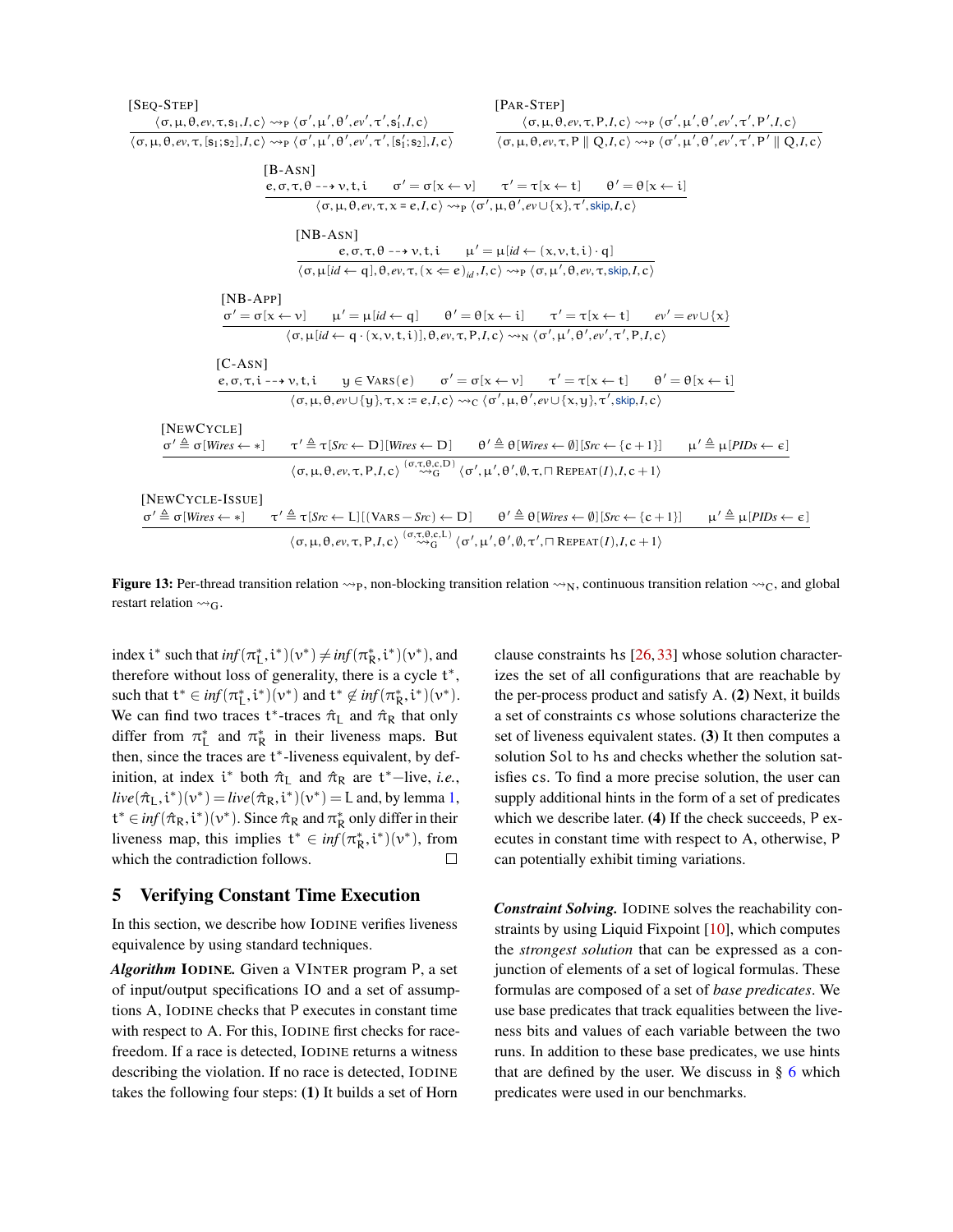#### 6 Implementation and Evaluation

In this section, we describe our implementation and evaluate IODINE on several open source VERILOG projects, spanning from RISC processors, to floating-point units and crypto cores. We find that IODINE is able to show that a piece of code is not constant-time and otherwise verify that the hardware is constant-time in a matter of seconds. Except our processor use cases, we found the annotation burden to be light weight—often less than 10 lines of code. All the source code and data are available on GitHub, under an open source license.<sup>[5](#page-10-0)</sup>

### 6.1 Implementation

IODINE consists of a front-end pass, which takes annotated hardware descriptions and compiles them to VIN-TER, and a back-end that verifies the constant-time execution of these VINTER programs. We think this modular designs will make it easy for IODINE to be extended to support different hardware description languages beyond VERILOG (*e.g.*, VHDL or Chisel [\[19\]](#page-14-10)).

Our front-end extends the Icarus Verilog parser [\[9\]](#page-14-11) and consists of 2000 lines of C++. Since VINTER shares many similarities with VERILOG, this pass is relatively straightforward, however, IODINE does not distinguish between clock edges (positive or negative) and, thus, removes them during compilation. Moreover, our prototype does not support the whole VERILOG language (*e.g.*, we do not support assignments to multiple variables).

IODINE's back-end takes a VINTER program and, following § [5,](#page-9-1) generates and checks a set of verification conditions. We implement the back-end in 4000 lines of Haskell. Internally, this Haskell back-end generates Horn clauses and solves them using the liquid-fixpoint library that wraps the Z3 [\[29\]](#page-15-13) SMT solver. Our back-end outputs the generated invariants, which (1) serve as the proof of correctness when the verification succeeds, or (2) helps pinpoint why verification fails.

*Tool Correctness.* The IODINE implementation and Z3 SMT solver [\[29\]](#page-15-13) are part of our trusted computing base. This is similar to other constant-time and information flow tools (*e.g.*, SecVerilog [\[55\]](#page-16-1) and ct-verif [\[16\]](#page-14-1)). As such, the formal guarantees of IODINE can be undermined by implementation bugs. We perform several tests to catch such bugs early—in particular, we validate: (1) our translation into VINTER against the original VER-ILOG code; (2) our translation from VINTER into Horn clauses against our semantics; and, (3) the generated invariants against both the VINTER and VERILOG code.

### 6.2 Evaluation

Our evaluation seeks to answer three questions: (Q1) Can IODINE be easily applied to existing hardware designs? (Q2) How efficient is IODINE? (Q3) What is the annotation burden on developers?

*(Q1) Applicability.* To evaluate its applicability, we run IODINE on several open source hardware modules from GitHub and OpenCores. We chose VERILOG programs that fit into three categories—processors, crypto-cores, and floating-point units (FPUs)—these have previously been shown to expose timing side channels. In particular, our benchmarks consist of:

- $\blacktriangleright$  MIPS- and RISCV-32I-based pipe-lined CPU cores with a single level memory hierarchy.
- $\triangleright$  Crypto cores implementing the SHA 256 hash function and RSA 4096-bit encryption.
- $\blacktriangleright$  Two FPUs that implement core operations  $(+,-, \times, \div)$ according to the IEEE-754 standard.
- An ALU [\[1\]](#page-14-12) that implements  $(+,-, \times, \ll,...).$

In our benchmarks, following our attacker model from § [2.1,](#page-2-3) we annotated all the inputs to the computation. For example, this includes the sequence of instructions for the benchmarks with a pipeline (*i.e.*, MIPS, RISC-V, FPU and FPU2) in addition to other control inputs, and all the top level VERILOG inputs for the rest (*i.e.*, SHA-256, ALU and RSA). Similarly, we annotated as sinks, all the outputs of the computation. In the case of benchmarks with a pipeline, this includes the output from the last stage and other results (*e.g.*, whether the result is NaN in FPU), and all the top level VERILOG outputs for the rest. The modifications we had to perform to run IODINE on these benchmarks were minimal and due to parser restrictions (*e.g.*, desugaring assignments to multiple variables into individual assignments, unrolling the code generated by the loop inside the generate blocks).

*(Q2) Efficiency.* To evaluate its efficiency, we run IO-DINE on the annotated programs. As highlighted in Table [1,](#page-11-1) IODINE can successfully verify different VERILOG programs of modest size (up to 1.1K lines of code) relatively quickly (<20s). All but the constant-time FPU finished in under 3 seconds. Verifying the constant-time FPU took 12 seconds, despite the complexity of IEEE-754 standard which manifests as a series of case splits in VERILOG. We find these measurements encouraging, especially relative to the time it takes to synthesize VER-ILOG—verification is orders of magnitude smaller.

<span id="page-10-0"></span><sup>5</sup><https://iodine.programming.systems>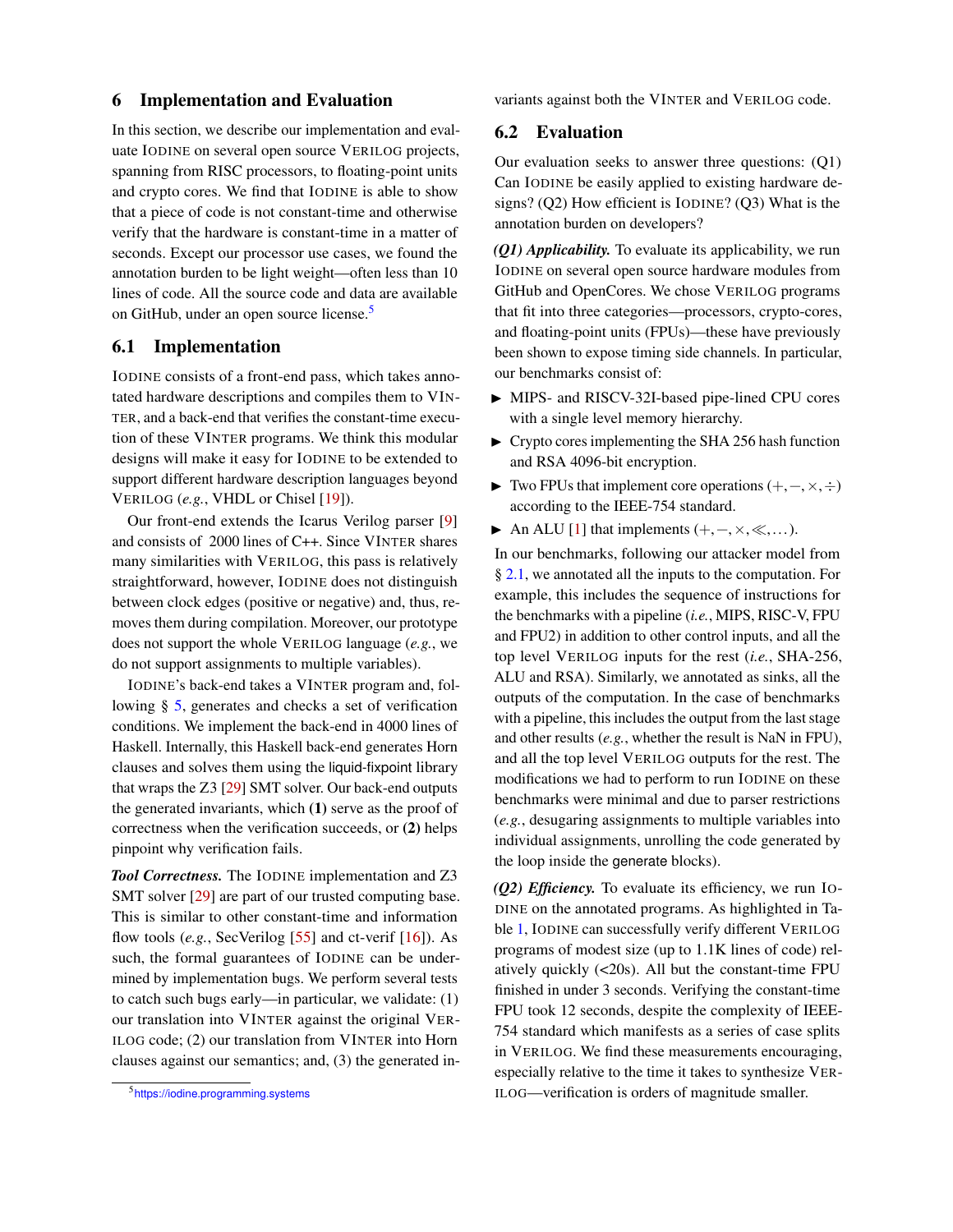<span id="page-11-1"></span>

| <b>Name</b>       | #LOC | #flush   | $#$ Assum<br>#always | <b>CT</b>    | <b>Check</b> $(s)$ |
|-------------------|------|----------|----------------------|--------------|--------------------|
| <b>MIPS</b> [5]   | 434  | 31       | $\mathfrak{D}$       | ✓            | 1.329              |
| <b>RISC-V</b> [7] | 745  | 50       | 19                   |              | 1.787              |
| SHA-256 [8]       | 651  | 5        | 3                    | ✓            | 2.739              |
| <b>FPU</b> [6]    | 1182 | $\Omega$ | 0                    | $\checkmark$ | 12.013             |
| ALU $[1]$         | 913  |          | 5                    | ✓            | 1.595              |
| <b>FPU2 [3]</b>   | 272  | 3        | 4                    | х            | 0.705              |
| RSA [4]           | 870  | 4        | 0                    | х            | 1.061              |
| <b>Total</b>      | 5067 | 94       | 33                   |              | 21.163             |

Table 1: #LOC is the number of lines of Verilog code, #Assum is the number of assumptions (excluding source and sink); flush and **always** are annotations of the form init and  $\Box$  respectively, CT shows if the program is constant-time, and Check is the time IODINE took to check the program. All experiments were run on a Intel Core i7 processor with 16 GB RAM.

*Discovered Timing Variability.* Running IODINE revealed that two of our use cases are not constant-time: one of the FPU implementations and the RSA cryptocore. The division module of the FPU exhibits timing variability depending on the value of the operands. In particular, similar to the example from § [2,](#page-2-0) the module triggers a fast path if the operands are special values.

The RSA encryption core similarly exhibited time variability. In particular, the internal modular exponentiation algorithm performs a Montgomery multiplication depending on the value of a source bit  $e_i$ : if  $e_i = 1$  then  $\overline{c} :=$ ModPro( $\overline{c}, \overline{m}$ ). Since e is a secret, this timing variability can be exploited to reveal the secret key [\[27,](#page-15-7) [35\]](#page-15-8).

*(Q3) Annotation burden.* While IODINE automatically discovers proofs, the user has to provide a set of assumptions A under which the hardware design executes in constant time. To evaluate the burden this places on developers, we count the number and kinds of assumptions we had to add to each of our use cases. Table [1](#page-11-1) summarizes our results: except for the CPU cores, most of our other benchmarks required only a handful of assumptions. Beyond declaring sinks and sources, we rely on two other kinds of annotations. First, we find it useful to specify that the initial state of an input variable  $x$  is equal in any pair of runs, *i.e.*, init( $x_L = x_R$ ). This assumption essentially specifies that register  $x$  is flushed, *i.e.*, is set to a constant value, to remove any effects of a previous execution from our initial state. Second, we find it useful to specify that the state of an input variable  $x$ is equal, throughout any pair of runs, *i.e.*,  $\Box(x_L = x_R)$ . This assumption is important when certain behavior is expected to be the same in both runs. We now describe these assumptions for our benchmarks.

- In MIPS: We specify that the values of the fetched instructions, and the reset bit are the same.
- $\triangleright$  RISC-V: In addition to the assumptions required by the MIPS core, we also specify that both runs take the same conditional branch, and that the type of memory access (read or write) is the same in both runs (however, the actual values remain unrestricted). This corresponds to the assumption that programs running on the CPU do not branch or access memory based on secret values. Finally, CSR registers must not be accessed illegally (see § [6.3\)](#page-11-0).
- $\blacktriangleright$  ALU: Both runs execute the same type of operations (*e.g.*, bitwise, arithmetic), operands have the same bit width, instructions are valid, reset pins are the same.
- $\triangleright$  SHA-256 and FPU (division): We specify that the reset and input-ready bits are the same.

In all cases, we start with no assumptions and add the assumptions incrementally by manually investigating the constant-time "violation" flagged by IODINE.

*Identifying Assumptions.* From our experience, the assumptions that a user needs to specify fall into three categories. The first are straightforward assumptions *e.g.*, that any two runs execute the same code. The second class of assumptions specify that certain registers need to be flushed, *i.e.*, they need to initially be the same (flushed) for any two runs. To identify these, we first flush large parts of circuits, and then, in a minimization step, we remove all unnecessary assumptions. The last, and most challenging, are implicit invariants on data and control—*e.g.*, the constraints on CSR registers. IODINE performs delta debugging to help pinpoint violations but, ultimately, these assumptions require user intervention to be resolved. Indeed, specifying these assumptions require a deep understanding of the circuit and its intended usage. In our experience, though, only a small fraction of assumptions fall into this third category.

*User Hints.* For one of our benchmarks (FPU), we needed to supply a small number of user hints  $(<5)$  to the solver. These hints come in the form of predicates that track additional equalities between liveness bits of the *same* run. This is required, when the two executions can take different control paths, yet execute in constant time. We hope to remove those hints in the future.

## <span id="page-11-0"></span>6.3 Case Studies

We now illustrate how IODINE verifies benchmarks with challenging features and helps explicate conditions under which a hardware design is constant-time, using exam-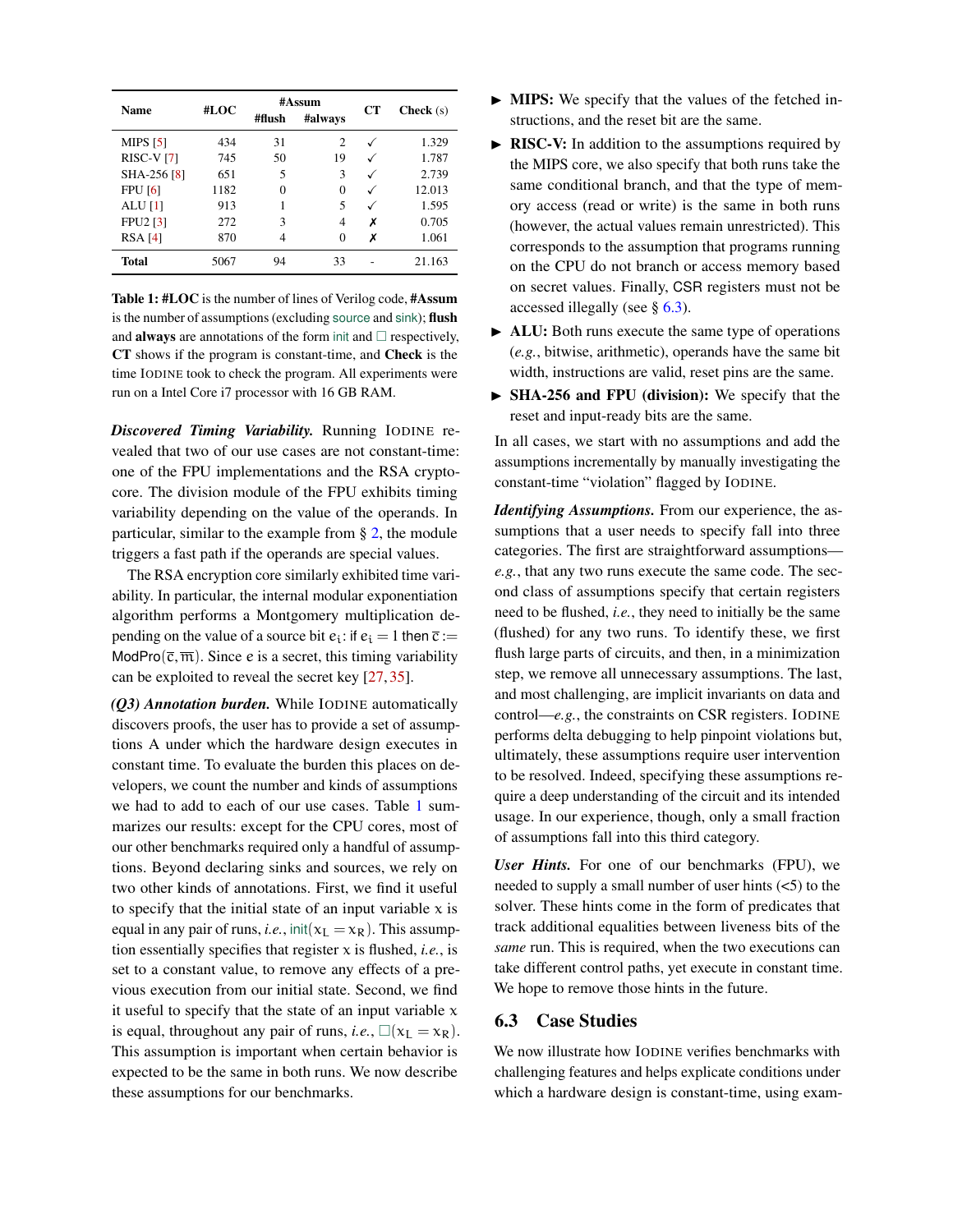```
1 always @(*) begin
2 if ( ...)3 Stall = 1; else Stall = 0;
4 end
5 always @( posedge clk) begin
6 if ( Stall )
7 ID_instr <= ID_instr ;
8 else
9 ID_instr <= IF_instr ;
10 end
```
#### Figure 14: Stalling in MIPS [\[5\]](#page-14-13).

ples from our benchmarks.

*History Dependencies.* In hardware, the result of a computation often depends on inputs from previous cycles, *i.e.*, the computation depends on execution history. For example, when a hardware unit is in use by a previous instruction, the CPU stalls until the unit becomes free.

The code snippet in Fig. [14](#page-12-1) contains a simplified version of the stalling logic from our MIPS processor benchmark. On line 3, register Stall is set to 1 if instructions in the *execute* and *instruction decode* stages conflict. Its value is then used to update the state of each pipeline stage. In this example, if the pipeline is stalled, the value of the register ID\_instr, which corresponds to the instruction currently executing in the *instruction decode* stage, stays the same. Otherwise, it is updated with IF\_instr the value coming from the *instruction fetch* stage.

Without further assumptions, IODINE flags this behavior as non-constant time, as an instruction can take different times to process, depending on which other instructions are before it in the pipeline. However, after adding the assumption that any two runs execute the *same sequence of instructions*, IODINE is able to prove that Stall has the same value in any pair of traces, from which the constant time behavior follows. Importantly, however, we have no assumption on the state of the registers and memory elements that the instructions use.

*Diverging Control Flow.* Methods for enforcing constant time execution of software often require that any two executions take the same control flow path [\[16\]](#page-14-1). In hardware, this assumption is too restrictive. Consider the code snippet in Fig. [15](#page-12-2) taken from our constant time FPU benchmark (the full logic is shown in Fig. [20](#page-17-0) of the Appendix). The first always block calculates the sign bit of the multiplication result (sign\_mul\_r), using inputs opa and opb. The FPU uses this bit in line 17 (through sign\_mul\_final), to calculate output out in line 12. Even though we cannot assume that all exe-

```
1 always \mathcal{C}(*)2 case ({ opa[31], opb[31]})
3 2'b0_0: sign_mul_r <= 0;
4 2 ' b0_1 : sign_mul_r <= 1;
5 ...
6 endcase
7 ...
8 assign sign_mul_final = ( sign_exe_r & ...) ?
9 ! sign_mul_r : sign_mul_r ;
10 \quad . \quad . \quad .11 always @( posedge clk)
12 out <= { ( ... ?
13 ( f2i_out_sign &
14 !( qnan_d | snan_d ) ) :
15 ((\text{fpu\_op\_r3} == 3' b010)16 & ... ?
17 sign_mul_final : ...))) };
```
Figure 15: Diverging control flow in FPU [\[6\]](#page-14-16).

cutions select the same branches, IODINE can infer that every branch produces the same *influence sets* for the variables assigned under them. Using this information, IODINE can prove that the FPU operates in constant-time, despite diverging control flow paths.

*Assumptions.* IODINE can be used to inform software mechanisms for mitigating timing side-channels by explicating—and verifying—conditions under which a circuit executes in constant time. Consider Figure [16,](#page-13-0) which shows the logic for updating *Control and Status Registers (CSR)* in our RISC-V benchmark. The wire de\_illegal\_csr\_access, defined on line [1](#page-13-1) is set by checking whether a CSR instruction is executed in nonprivileged mode. For this, the circuit compares the machine status register csr\_mstatus to the instructions status bit. When de\_illegal\_csr\_access is set, the branch instruction on line [8](#page-13-2) traps the error and jumps to a predefined handler code. In order to prove that the cycle executes in constant-time, we add an assumption stating that CSR registers are not accessed illegally. This assumption translates into an obligation for software mitigation mechanisms to ensure proper use of CSR registers.

#### <span id="page-12-0"></span>7 Limitations and Future Work

We discuss some of IODINE's limitations.

*Clocks and Assumptions.* For example, IODINE presupposes a single fixed-cycle clock and thus does not allow for checking arbitrary VERILOG programs. We leave an extension to multiple clocks as future work. Similarly, IODINE requires users to add assumptions by hand in somewhat ad-hoc trial-and-error fashion. For large circuits this could prove extremely difficult and poten-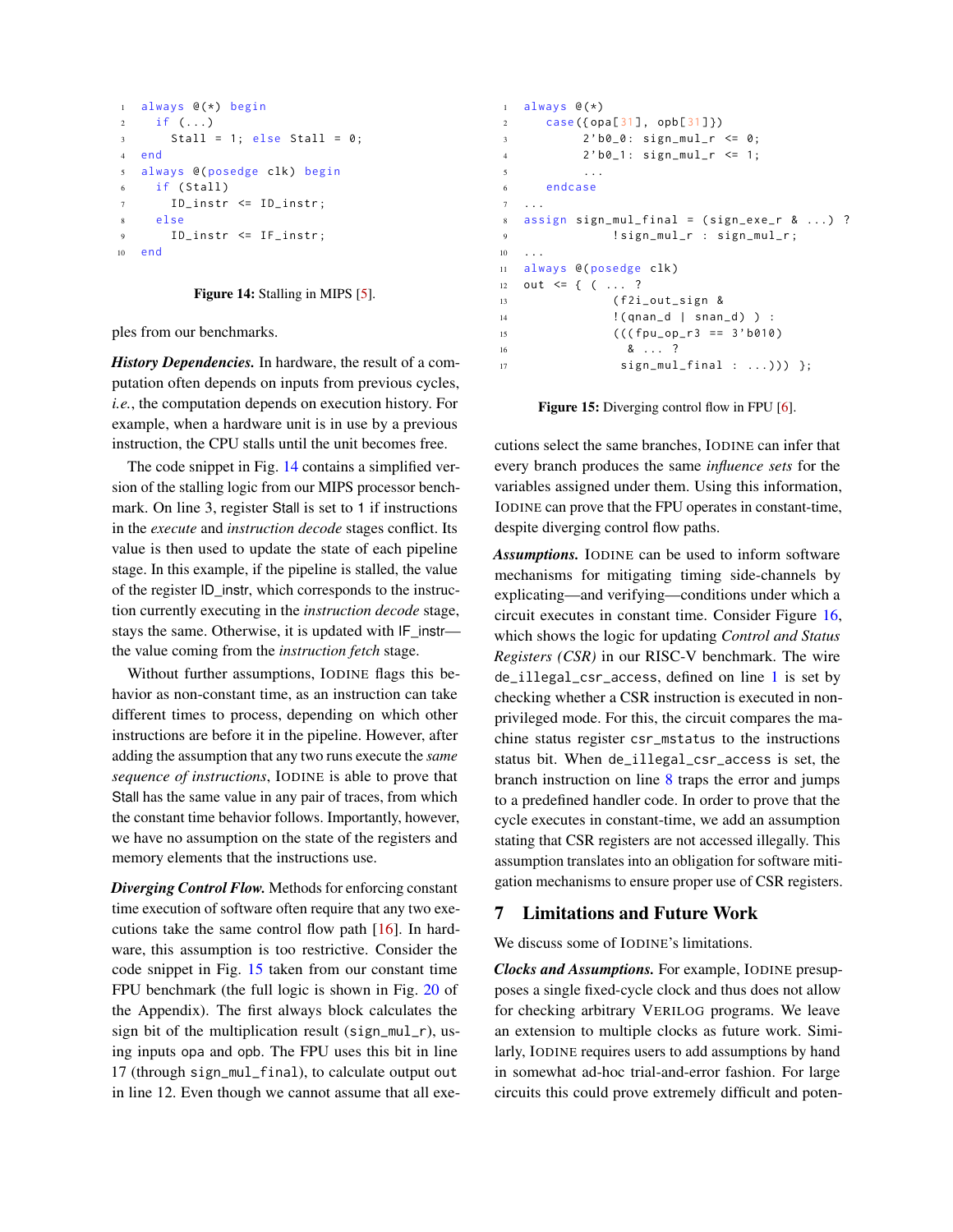```
1 wire de_illegal_csr_access =
2 de_valid &&
3 de_inst'opcode == 'SYSTEM &&
4 de_inst'funct3 != 'PRIV &&
5 ( csr_mstatus'PRV < de_inst [29:28] ||
\begin{array}{ccc} 6 & \ldots \end{array};
7 always @( posedge clk) begin
8 if ( de_illegal_csr_access ) begin
9 ex_restart <= 1;
10 ex_next_pc <= ...;
11 end
12 end
```
Figure 16: Update of CSRs in RISC-V [\[7\]](#page-14-14).

tially lead to errors where erroneous assumptions may lead IODINE to falsely mark a variable time circuit as constant-time. We leave the inference and validation of assumptions to future work.

*Scale.* We evaluate IODINE on relatively small sized (500- 1000 lines) hardware designs. We did not (yet) evaluate the tool on larger circuits, such as modern processors with advanced features like a memory hierarchy, and out-of-order and transient-execution. In principle, these features boil down to the same primitives (always blocks and assignments) that IODINE already handles. But, we anticipate that scaling will require further changes to IO-DINE, for instance, finding per-module invariants rather than the naive in-lining currently performed by IODINE. We leave the evaluation to larger systems to future work.

### 8 Related Work

*Constant-Time Software.* Almeida et al. [\[16\]](#page-14-1) verify constant-time execution of cryptographic libraries for LLVM. Their notion of constant-time execution is based on a *leakage model*. This choice allows them to be flexible enough to capture various properties like (timing) variability in memory access patterns and improper use of timing sensitive instructions like DIV. Unfortunately, their notion of constant-time is too restrictive for our setting, as it requires the control flow path of any two runs to be the same. This would, for example, incorrectly flag our FPU multiplier as variable-time. Like IODINE, their tool ct-verif employs a product construction that use the fact that loops can often be completely unrolled in cryptographic code, whereas we rely on race freedom.

Barthe et al. [\[20\]](#page-14-2) build on the CompCert compiler [\[39\]](#page-15-14) to enforce constant time execution through an information flow type system.

Reparaz et al. [\[47\]](#page-15-15) present a method for discovering timing variability in existing systems through a black-box

approach, based on statistical measurements.

All of these approaches address constant-time execution in software and do not translate to the hardware setting (see § [2\)](#page-2-0).

*Self-Composition and Product Programs.* Barthe et al. [\[22\]](#page-14-3) introduce the notion of self composition to verify information flow. Terauchi and Aiken generalize this construction to arbitrary 2-safety properties [\[50\]](#page-16-4), *i.e.*, properties that relate two runs, and Clarkson and Schneider [\[28\]](#page-15-16) generalize to multiple runs. Barthe et al. [\[21\]](#page-14-19) introduce product programs that, instead of conjoining copies sequentially, compose copies in lock-step; this was later used in other tools like ct-verif. This technique is further developed in [\[49\]](#page-16-5), which presents an extension of Hoare logic to hyper-properties that computes lock-step compositions on demand, per Hoare-triple.

*Information Flow Safety and Side Channels.* There are many techniques for proving information flow safety (*e.g.*, non-interference) in both hardware and software. Kwon et al. [\[37\]](#page-15-17) prove information flow safety of hardware for policies that allow explicit declassification and are expressed over streams of input data. They construct relational invariants by using propositional interpolation and implicitly build a full self-composition; by contrast, we leverage race-freedom to create a per-thread product which contains only a subset of behaviors.

SecVerilog [\[55\]](#page-16-1) proves timing-sensitive noninterference for circuits implemented in an extension of VERILOG that uses value-dependent information flow types. Caisson [\[40\]](#page-15-18) is a hardware description language that uses information flow types to ensure that generated circuits are secure. GLIFT  $[51, 52]$  $[51, 52]$  $[51, 52]$  tracks the flow of information at the gate level to eliminate explicit and covert channels. All these approaches have been used to implement information flow secure hardware that do not suffer from (timing) side-channels.

IODINE focuses on clock-precise constant-time execution, not information flow. The two properties are related, but information flow safety does not imply constant-time execution nor the converse (see Appendix [A.1](#page-16-8) for details). Moreover, SecVerilog, Caisson, and GLIFT take a language-design approach whereas we take an analysiscentric view that is more suitable for verifying *existing* hardware designs. Thus, we see our work as largely complementary. Indeed, it may be useful to use IODINE alongside these HDLs to verify constant-time execution for parts of the hardware that handle secret data only, and are thus not checked for timing variability, thereby extending their attacker model.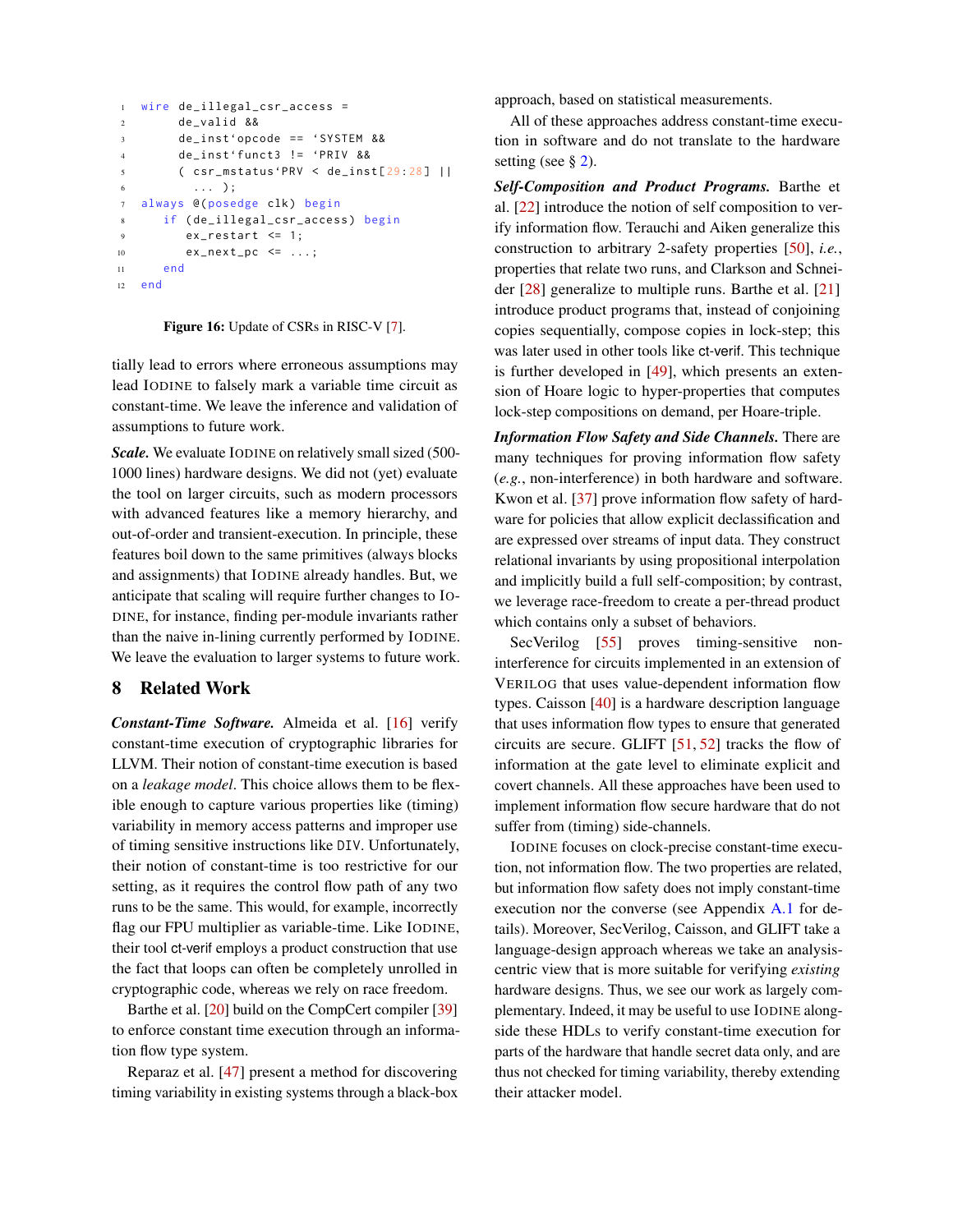*Combining Hardware & Software Mitigations.* Hyper-Flow [\[31\]](#page-15-19) and GhostRider [\[43\]](#page-15-20), take hardware/software co-design approach to eliminating timing channels. Zhang et al. [\[54\]](#page-16-0) present a method for mitigating timing side-channels in software and give conditions on hardware that ensure the validity of mitigations is preserved. Instead of eliminating timing flows all together, they specify quantitative bounds on leakage and offers primitives to mitigate timing leaks through padding. Many other tools [\[11,](#page-14-20) [13,](#page-14-21) [30,](#page-15-21) [38,](#page-15-22) [48\]](#page-15-23) automatically quantify leakage through timing and cache side-channels. Our approach is complementary and focuses on clock-precise analysis of existing hardware. However, the explicit assumptions that IODINE needs to verify constant-time behavior can be used to inform software mitigation techniques.

### Acknowledgements

We sincerely thank the anonymous reviewers (including the drive-by reviewers!) and our shepherd Stephen Checkoway for their suggestions and their insightful and detailed comments. This work was supported in part by gifts from Fujitsu and Cisco, by the National Science Foundation under Grant Number CNS-1514435, by ONR Grant N000141512750, and by the CONIX Research Center, one of six centers in JUMP, a Semiconductor Research Corporation (SRC) program sponsored by DARPA.

#### References

- <span id="page-14-12"></span>[1] [https://github.com/scarv/xcrypto-ref.](https://github.com/scarv/xcrypto-ref)
- <span id="page-14-6"></span>[2] ARM A64 instruction set architecture. [https://static.docs.arm.com.](https://static.docs.arm.com/ddi0596/a/DDI_0596_ARM_a64_instruction_set_architecture.pdf)
- <span id="page-14-17"></span>[3] [https://github.com/dawsonjon/fpu.](https://github.com/dawsonjon/fpu)
- <span id="page-14-18"></span>[4] [https://github.com/fatestudio/RSA4096.](https://github.com/fatestudio/RSA4096)
- <span id="page-14-13"></span>[5] [https://github.com/gokhankici/iodine.](https://github.com/gokhankici/iodine/tree/master/benchmarks/472-mips-pipelined)
- <span id="page-14-16"></span>[6] [https://github.com/monajalal/fpga\\_](https://github.com/monajalal/fpga_mc/tree/master/fpu) [mc/tree/master/fpu.](https://github.com/monajalal/fpga_mc/tree/master/fpu)
- <span id="page-14-14"></span>[7] [https://github.com/tommythorn/yarvi.](https://github.com/tommythorn/yarvi)
- <span id="page-14-15"></span>[8] [https://opencores.org/project/sha\\_core.](https://opencores.org/project/sha_core)
- <span id="page-14-11"></span>[9] Icarus verilog. [http://iverilog.icarus.com/.](http://iverilog.icarus.com/)
- <span id="page-14-9"></span>[10] Liquid fixpoint. [https://github.com/ucsd-progsys.](https://github.com/ucsd-progsys/liquid-fixpoint)
- <span id="page-14-20"></span>[11] TIS-CT. [http://trust-in-soft.com/tis-ct/.](http://trust-in-soft.com/tis-ct/)
- <span id="page-14-8"></span>[12] *IEEE Standard for Verilog Hardware Description Language.* IEEE Std 1364-2005, 2005.
- <span id="page-14-21"></span>[13] J Bacelar Almeida, Manuel Barbosa, Jorge S Pinto, and Bárbara Vieira. Formal verification of sidechannel countermeasures using self-composition. In *Science of Computer Programming*, 2013.
- <span id="page-14-7"></span>[14] José Bacelar Almeida, Manuel Barbosa, Gilles Barthe, Arthur Blot, Benjamin Grégoire, Vincent Laporte, Tiago Oliveira, Hugo Pacheco, Benedikt Schmidt, and Pierre-Yves Strub. Jasmin: Highassurance and high-speed cryptography. In *CCS*, 2017.
- [15] José Bacelar Almeida, Manuel Barbosa, Gilles Barthe, and François Dupressoir. Verifiable sidechannel security of cryptographic implementations: Constant-time mee-cbc. In *FSE*, 2016.
- <span id="page-14-1"></span>[16] José Bacelar Almeida, Manuel Barbosa, Gilles Barthe, François Dupressoir, and Michael Emmi. Verifying constant-time implementations. In *USENIX Security*, 2016.
- <span id="page-14-5"></span>[17] Marc Andrysco, David Kohlbrenner, Keaton Mowery, Ranjit Jhala, Sorin Lerner, and Hovav Shacham. On subnormal floating point and abnormal timing. In *S&P*, 2015.
- <span id="page-14-4"></span>[18] Marc Andrysco, Andres Noetzli, Fraser Brown, Ranjit Jhala, and Deian Stefan. Towards verified, constant-time floating point operations. In *CCS*, 2018.
- <span id="page-14-10"></span>[19] Jonathan Bachrach, Huy Vo, Brian C. Richards, Yunsup Lee, Andrew Waterman, Rimas Avizienis, John Wawrzynek, and Krste Asanovic. Chisel: constructing hardware in a scala embedded language. In *DAC*, 2012.
- <span id="page-14-2"></span>[20] Gilles Barthe, Gustavo Betarte, Juan Diego Campo, Carlos Daniel Luna, and David Pichardie. Systemlevel non-interference for constant-time cryptography. In *CCS*, 2014.
- <span id="page-14-19"></span>[21] Gilles Barthe, Juan Manuel Crespo, and Cesar Kunz. Relational verification using product programs. In *FM*, 2011.
- <span id="page-14-3"></span>[22] Gilles Barthe, Pedro R. D'Argenio, and Tamara Rezk. Secure information flow by self-composition. In *CSF*, 2004.
- <span id="page-14-0"></span>[23] Daniel J. Bernstein. The poly1305-aes messageauthentication code. In *Fast Software Encryption*, 2005.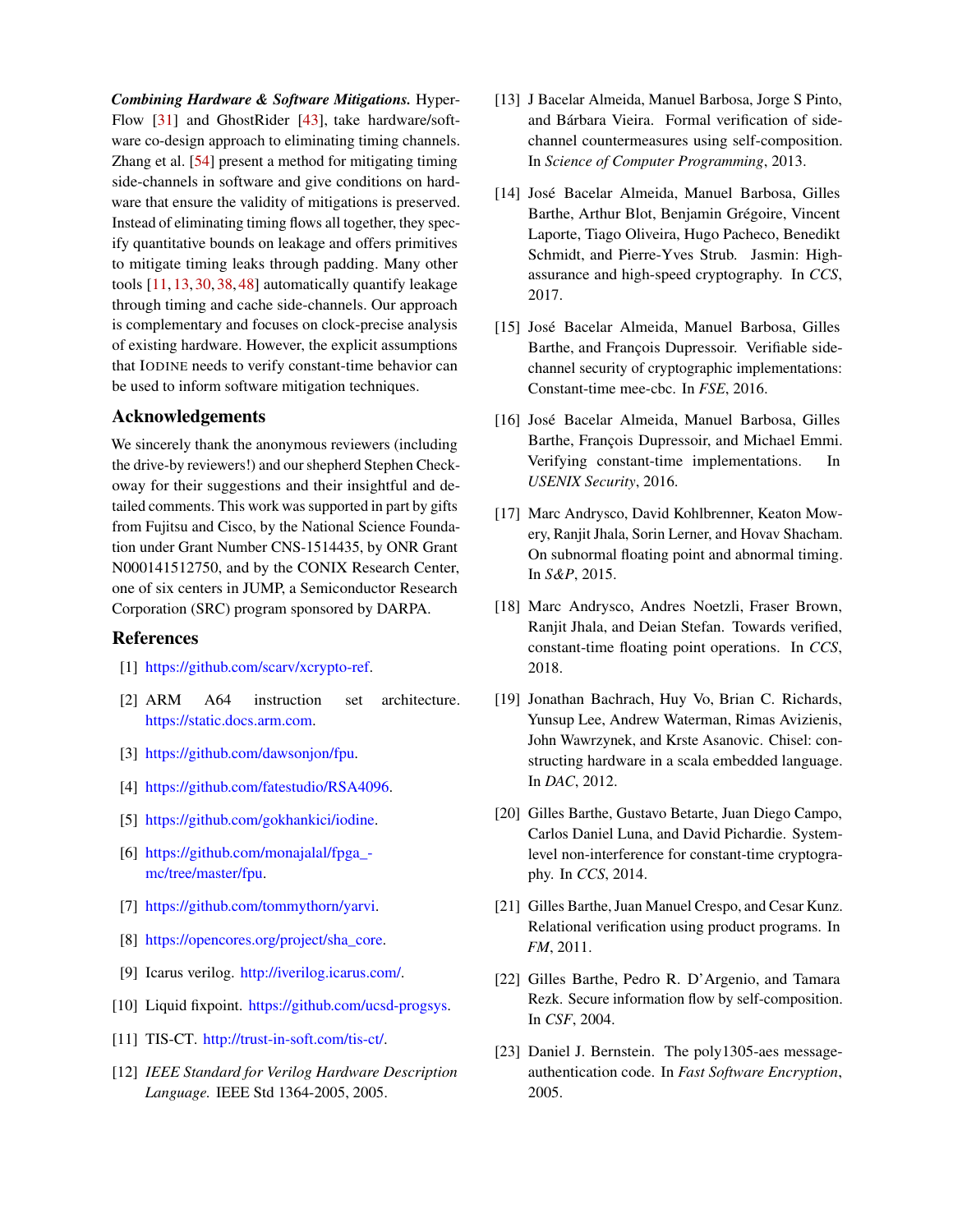- [24] Daniel J. Bernstein. Curve25519: New diffiehellman speed records. In *Public Key Cryptography*, 2006.
- <span id="page-15-0"></span>[25] Daniel J Bernstein. The salsa20 family of stream ciphers. In *New stream cipher designs*. Springer, 2008.
- <span id="page-15-11"></span>[26] Nikolaj Bjørner, Arie Gurfinkel, Ken McMillan, and Andrey Rybalchenko. Horn clause solvers for program verification. In *Fields of Logic and Computation*. 2015.
- <span id="page-15-7"></span>[27] David Brumley and Dan Boneh. Remote timing attacks are practical. *Computer Networks*, 2005.
- <span id="page-15-16"></span>[28] Michael R. Clarkson and Fred B. Schneider. Hyperproperties. *Journal of Computer Security*, 2010.
- <span id="page-15-13"></span>[29] Leonardo de Moura and Nikolaj Bjørner. Z3: An efficient SMT solver. In *TACAS*, 2008.
- <span id="page-15-21"></span>[30] Goran Doychev, Dominik Feld, Boris Köpf, Laurent Mauborgne, and Jan Reineke. Cacheaudit: A tool for the static analysis of cache side channels. In *USENIX Security*, 2013.
- <span id="page-15-19"></span>[31] Andrew Ferraiuolo, Mark Zhao, Andrew C Myers, and G Edward Suh. Hyperflow: A processor architecture for nonmalleable, timing-safe information flow security. In *SIGSAC*, 2018.
- <span id="page-15-10"></span>[32] Michael J. C. Gordon. The semantic challenge of verilog hdl. In *LICS*, 1995.
- <span id="page-15-12"></span>[33] Sergey Grebenshchikov, Nuno P. Lopes, Corneliu Popeea, and Andrey Rybalchenko. Synthesizing software verifiers from proof rules. In *PLDI*, 2012.
- <span id="page-15-1"></span>[34] Paul Kocher, Daniel Genkin, Daniel Gruss, Werner Haas, Mike Hamburg, Moritz Lipp, Stefan Mangard, Thomas Prescher, Michael Schwarz, and Yuval Yarom. Spectre attacks: Exploiting speculative execution. *CoRR*, 2018.
- <span id="page-15-8"></span>[35] Paul C Kocher. Timing attacks on implementations of Diffie-Hellman, RSA, DSS, and other systems. In *CRYPTO*, 1996.
- <span id="page-15-2"></span>[36] David Kohlbrenner and Hovav Shacham. On the effectiveness of mitigations against floating-point timing channels. In *USENIX Security*, 2017.
- <span id="page-15-17"></span>[37] Hyoukjun Kwon, William Harris, and Hadi Esameilzadeh. Proving flow security of sequential logic via automatically-synthesized relational invariants. In *CSF*, 2017.
- <span id="page-15-22"></span>[38] Adam Langley. ctgrind: Checking that functions are constant time with valgrind. [https://github.com/agl/ctgrind/.](https://github.com/agl/ctgrind/)
- <span id="page-15-14"></span>[39] Xavier Leroy. Formal certification of a compiler back-end, or: programming a compiler with a proof assistant. In *POPL*, 2006.
- <span id="page-15-18"></span>[40] Xun Li, Mohit Tiwari, Jason K Oberg, Vineeth Kashyap, Frederic T Chong, Timothy Sherwood, and Ben Hardekopf. Caisson: a hardware description language for secure information flow. In *PLDI*, 2011.
- <span id="page-15-5"></span>[41] Linux on ARM. ARM64 prepping ARM v8.4 features, KPTI improvements for Linux 4.17. [https:](https://www.linux-arm.info/) [//www.linux-arm.info/](https://www.linux-arm.info/).
- <span id="page-15-3"></span>[42] Moritz Lipp, Michael Schwarz, Daniel Gruss, Thomas Prescher, Werner Haas, Anders Fogh, Jann Horn, Stefan Mangard, Paul Kocher, Daniel Genkin, Yuval Yarom, and Mike Hamburg. Meltdown: Reading kernel memory from user space. In *USENIX Security*, 2018.
- <span id="page-15-20"></span>[43] Chang Liu, Austin Harris, Martin Maas, Michael Hicks, Mohit Tiwari, and Elaine Shi. Ghostrider: A hardware-software system for memory trace oblivious computation. *SIGPLAN Notices*, 2015.
- <span id="page-15-6"></span>[44] Jonas Magazinius, Alejandro Russo, and Andrei Sabelfeld. On-the-fly inlining of dynamic security monitors. In *IFIP*, 2010.
- <span id="page-15-9"></span>[45] Susan Owicki and David Gries. Verifying properties of parallel programs: an axiomatic approach. *Communicationsof the ACM*, 1976.
- <span id="page-15-4"></span>[46] Ashay Rane, Calvin Lin, and Mohit Tiwari. Secure, precise, and fast floating-point operations on x86 processors. In *USENIX Security*, 2016.
- <span id="page-15-15"></span>[47] Oscar Reparaz, Joseph Balasch, and Ingrid Verbauwhede. Dude, is my code constant time? In *DATE*, 2017.
- <span id="page-15-23"></span>[48] Bruno Rodrigues, Fernando Magno Quintão Pereira, and Diego F Aranha. Sparse representation of implicit flows with applications to side-channel detection. In *CCC*, 2016.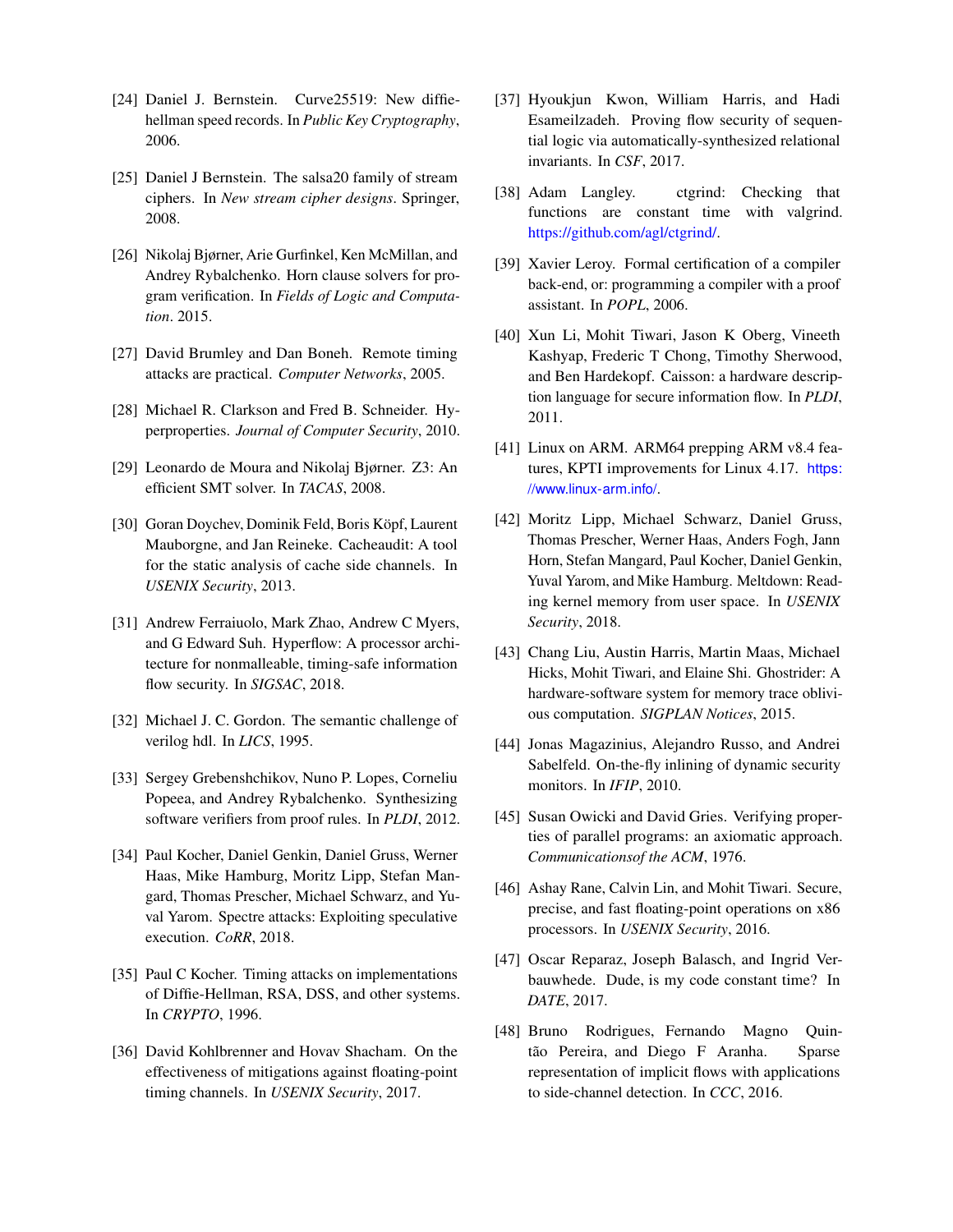- <span id="page-16-5"></span>[49] Marcelo Sousa and Isil Dillig. Cartesian hoare logic for verifying k-safety properties. In *PLDI*, 2016.
- <span id="page-16-4"></span>[50] Tachio Terauchi and Alex Aiken. Secure information flow as a safety problem. In *SAS*, 2005.
- <span id="page-16-6"></span>[51] Mohit Tiwari, Jason K Oberg, Xun Li, Jonathan Valamehr, Timothy Levin, Ben Hardekopf, Ryan Kastner, Frederic T. Chong, and Timothy Sherwood. Crafting a usable microkernel, processor, and i/o system with strict and provable information flow security. In *ISCA*, 2011.
- <span id="page-16-7"></span>[52] Mohit Tiwari, Hassan MG Wassel, Bita Mazloom, Shashidhar Mysore, Frederic T Chong, and Timothy Sherwood. Complete information flow tracking from the gates up. In *Sigplan Notices*, 2009.
- <span id="page-16-2"></span>[53] Conrad Watt, John Renner, Natalie Popescu, Sunjay Cauligi, and Deian Stefan. Ct-wasm: Type-driven secure cryptography for the web ecosystem. 2019.
- <span id="page-16-0"></span>[54] Danfeng Zhang, Aslan Askarov, and Andrew C. Myers. Language-based control and mitigation of timing channels. In *PLDI*, 2012.
- <span id="page-16-1"></span>[55] Danfeng Zhang, Yao Wang, G. Edward Suh, and Andrew C. Myers. A hardware design language for timing-sensitive information-flow security. In *ASPLOS*, 2015.

## A Appendix

#### <span id="page-16-8"></span>A.1 Comparison to Information Flow

In this section, we discuss the relationship between constant time execution and information flow checking. Information flow safety (IFS) and constant time execution (CTE) are *incomparable*, *i.e.*, IFS does not imply CTE, and vice versa. We illustrate this using two examples: one is information flow safe but does not execute in constant time and one executes in constant time but is not information flow safe.

Figure [17](#page-16-9) contains example program EX2 which is information flow safe but not constant time. The example contains three registers that are typed high as indicated by the annotation H, and one register that is typed low as indicated by the annotation L. The program is information flow safe, as there are no flows from high to low. Indeed, SecVerilog [\[55\]](#page-16-1) type checks this program.

This program, however, is not constant time when slow<sub>I</sub>  $\neq$  slow<sub>R</sub>. This does not mean that the program leaks high data to low sinks—indeed it does not. Instead,

```
// source(in_low); source(in_high);
2 // sink ( out_low ); sink ( out_high );
3 module test (input {L} clk,
4 input {L} in_low,
5 input {H} in_high ,
             output {L} out_low,
7 output {H} out_high);
8 reg {H} flp_res ;
9 reg {H} slow ;
10 reg {L} out_low ;
11 reg {H} out_high;
12 always @(posedge clk) begin
13 out_low \leq in_low;
14 flp_res <= in_hi;
15 if ( slow )
16 out_hi <= flp_res ;
17 else
18 out_hi <= in_hi;
19 end
20 endmodule
```
Figure 17: EX2: Non-constant time but info-flow safe.

```
// source(in); sink(out);
  2 / \Box (slow<sub>L</sub> = slow<sub>R</sub>);
3 reg {L} in;
4 reg {L} out ;
5 reg {H} sec ;
6 always @( posedge clk) begin
     out \le in + sec;
8 end
```
Figure 18: EX3: Constant time but not info-flow safe.

what this means is that the high computation takes a variable amount of time dependent on the secret input values. In cases like crypto cores where the attacker has a stop watch and can measure the duration of the sensitive computation, it's not enough to be information flow safe: we must ensure the core is constant-time.

Next, consider Figure [18](#page-16-10) that contains program EX3 which executes in constant time but is not information flow safe. EX3 violates information flow safety by assigning high input sec to low output out. The example however executes constant time with source in and sink out un- $\det$  the assumption that  $+$  does not contain asynchronous assignments.

### <span id="page-16-3"></span>A.2 Translation

In Figure [19,](#page-17-1) we define a relation  $\Rightarrow$  that translates VER-ILOG programs into VINTER programs. The relation is given in terms of inference rules where a transition step in the rule's conclusion (below the line) is applicable only if all its preconditions (above the line) are met. Both